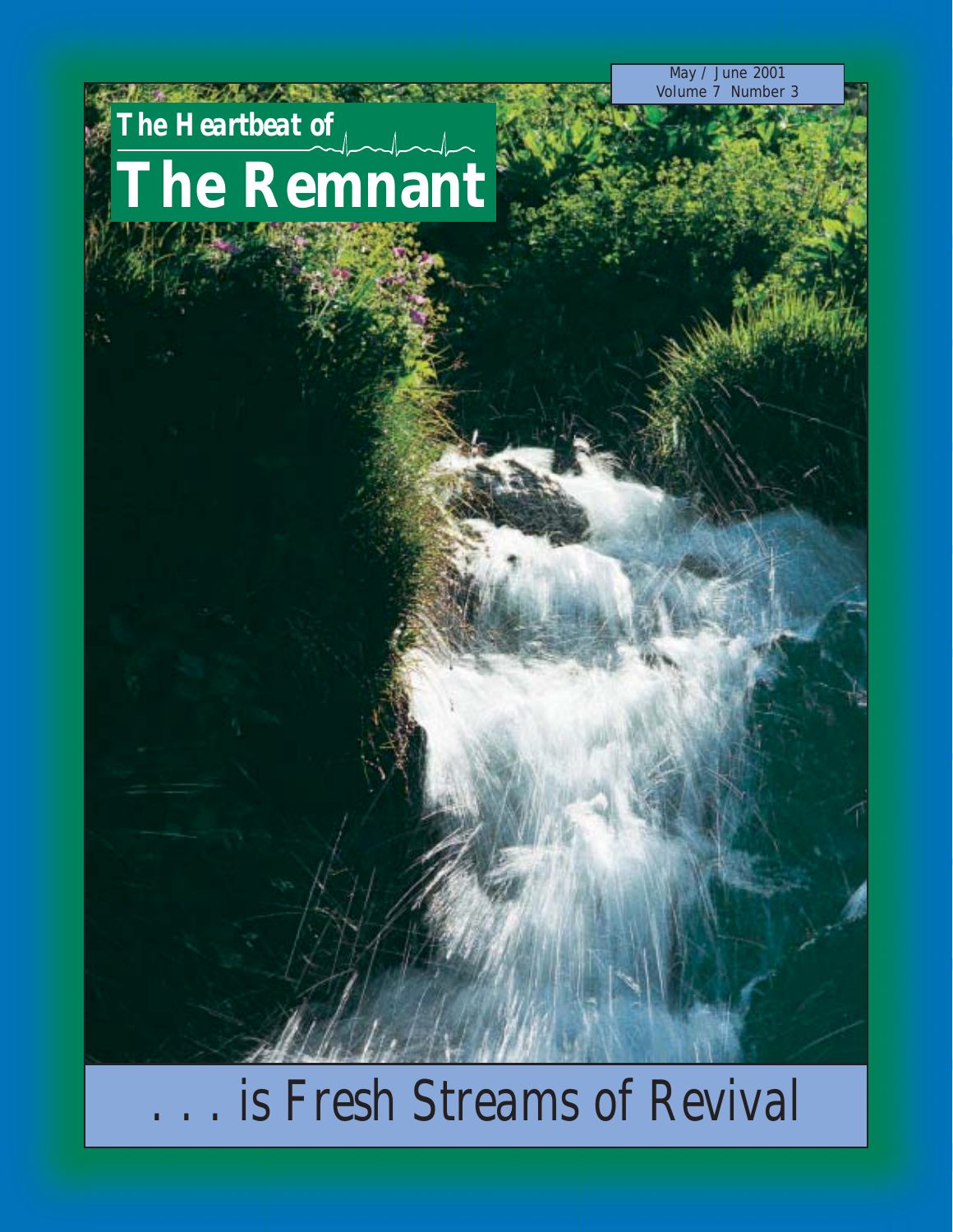| The Heartbeat of<br>The Remnant                                                                                                                                                                                           |    | N                                                            |                                                                                 | Ε | N                                                                               |  |  |  |
|---------------------------------------------------------------------------------------------------------------------------------------------------------------------------------------------------------------------------|----|--------------------------------------------------------------|---------------------------------------------------------------------------------|---|---------------------------------------------------------------------------------|--|--|--|
| Publisher                                                                                                                                                                                                                 |    | З                                                            | <b>FROM THE EDITORS DESK</b>                                                    |   |                                                                                 |  |  |  |
| <b>Charity Christian Fellowship</b><br>59 S. Groffdale Rd.<br>Leola, PA 17540                                                                                                                                             |    |                                                              | <b>WHAT IS REVIVAL?</b><br>• by Denny Kenaston •                                |   |                                                                                 |  |  |  |
| <b>Board of Directors</b><br><b>Mose Stoltzfus</b><br><b>Myron Weaver</b>                                                                                                                                                 |    |                                                              | <b>Book Review</b><br><b>WHY REVIVAL TARRIES</b><br>• by Leonard Ravenhill •    |   |                                                                                 |  |  |  |
| <b>General Editor</b><br>Denny Kenaston                                                                                                                                                                                   |    |                                                              | <b>WHY REVIVAL STILL TARRIES</b><br>• excerpts by Leonard Ravenhill •           |   |                                                                                 |  |  |  |
| <b>Editorial Staff</b><br><b>Andrew Weaver</b><br><b>Duane Binkley</b><br>Eric Wenger (Layout)                                                                                                                            |    | 12                                                           |                                                                                 |   | Home Histories<br><b>WILLIAM &amp; CATHERINE BOOTH</b><br>• by Denny Kenaston • |  |  |  |
| <b>Artists</b>                                                                                                                                                                                                            |    | 19                                                           |                                                                                 |   | <b>Sharpened Words for Little Ones</b>                                          |  |  |  |
| Lisa Weaver<br><b>Kate Rutler</b>                                                                                                                                                                                         |    | 21                                                           |                                                                                 |   | - A Spiritual Exercise -<br><b>GOD'S FAST</b>                                   |  |  |  |
| <b>Reprint Policy</b><br>All material in this magazine                                                                                                                                                                    |    | 22                                                           |                                                                                 |   | <b>IFTHEN</b>                                                                   |  |  |  |
| may be copied or reprinted in<br>it's entirety unless we used it<br>by permission or a copyright is                                                                                                                       |    |                                                              | <b>CHILDREN OR KIDS</b><br>• by Lance Hollingshead •                            |   |                                                                                 |  |  |  |
| indicated. Please include our<br>name and address.                                                                                                                                                                        |    |                                                              | <b>MINISTERING TO GRIEVING SAINTS</b>                                           |   |                                                                                 |  |  |  |
| <b>Subscription Policy</b><br><b>The Heartbeat of The Remnant</b><br>is published bimonthly by<br>Charity Christian Fellowship.<br>Copyright ©2001 by Charity<br>Christian Fellowship.<br>Subscription is available at no | 29 | <b>The Blessing Corner</b><br><b>FROM DARKNESS TO LIGHT!</b> |                                                                                 |   |                                                                                 |  |  |  |
|                                                                                                                                                                                                                           |    | $\mathbf{3}^{\cdot}$                                         | THE WONDERFUL PRIVILEGE OF<br><b>GOSPEL SPREADING</b><br>• by Daniel Kenaston • |   |                                                                                 |  |  |  |
| cost upon request. However,<br>there is considerable cost<br>incurred by printing it. It is<br>financially supported by the                                                                                               |    | 35                                                           | <b>Precious Letters</b><br>from Our Readers                                     |   |                                                                                 |  |  |  |
| gifts of God's people as they                                                                                                                                                                                             |    |                                                              |                                                                                 |   |                                                                                 |  |  |  |

respond to the promptings of His Spirit. We request your prayerful consideration of this need. Send subscriptions or contributions to: The Heartbeat of The Remnant, 59 S. Groffdale Rd., Leola, PA 17540-9533 U.S.A. You can call 1-800-227-7902 or (717) 656-4155.

pe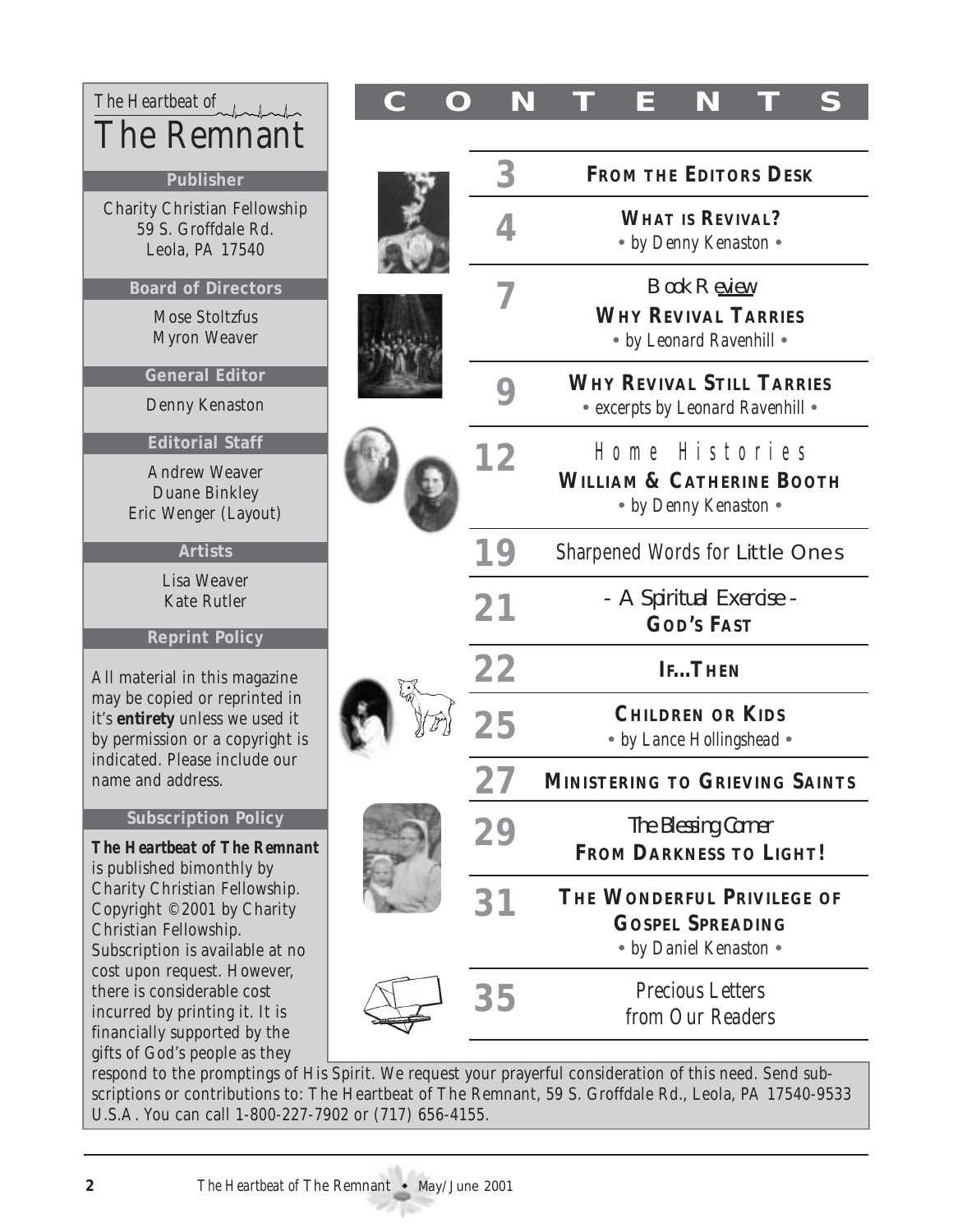# From the Editor's Desk

*by Denny Kenaston*



If the first own ten months since we began to focus on giving *The Remnant* a new heart. The issue you have in your hands is the fifth one of these new issues. We have and precise God sup Father for all the halp He has t is now ten months since we began to focus on giving *The Remnant* a new heart. The issue you have in bless and praise God our Father for all the help He has given us through the many learning experiences we have gone through. We are also very thankful for so many of you who have given us positive and negative input as we find our way in putting a magazine together that glorifies the Lord Jesus Christ. I have been delightfully surprised many times as I read some of your responses. Please keep them coming. I would desire much more interaction from many of you. Questions, testimonies, a short article you feel might bless others, or a poem—all of these are appreciated.

Ten months ago when we agreed to take the job of editor, I knew that there were many people who were receiving *The Remnant* but were not reading much of it. I also knew that this was a waste of the Lord's money. I feel it is now time to begin working to eliminate some of this waste. You have now received five issues, and can better determine if you want to be on our active mailing list. We want to continue to send *The Remnant* to anyone who desires to read it. At the same time, we do not want to carry the cost of publication and mailing to those who let it lay, or those who throw it away without reading it. We are a faith based ministry, and plan to continue to operate this way. Because we do not charge a certain amount of money for the magazine, it is harder for us to tell where the real desire is. Our plan is to begin to build an **active mailing list.** 

Let me define what I mean by active. Our active list will consist of the names of the people that we hear from—by letter, by phone, or by E-mail. Your name will become active when we receive correspondence from

you. Your name will stay active the same way. If we do not hear from you for one year, your name will become inactive. Whenever we hear from you, the date of your subscription will be extended for one year from that date. All of this is being set in order so that we can be better stewards of time and money.

In the center of this issue you will find a short form to fill out and mail back to us. This will automatically put you on the active mailing list. The last time the board met we discussed the best way to get the best response from you. It was suggested to give you a self-addressed card with a stamp on it. This would be the easiest for you, as everyone is busy. As I pondered this idea, my second thoughts were negative. This is not junk mail, designed to catch your attention and move you to a quick response. We truly want to develop an active file of names who are drawing strength from the publication. Therefore, we are appealing to you to make the effort. Please take a moment, fill out the form, and mail it back to us. You will notice also that we have provided a place where you can notify us of a friend whom you feel would be blessed by *The Remnant*. Please send us their name and address and we will send them a sample issue. (If they respond, they will be added to the active mailing list.)

*-Bro. Denny*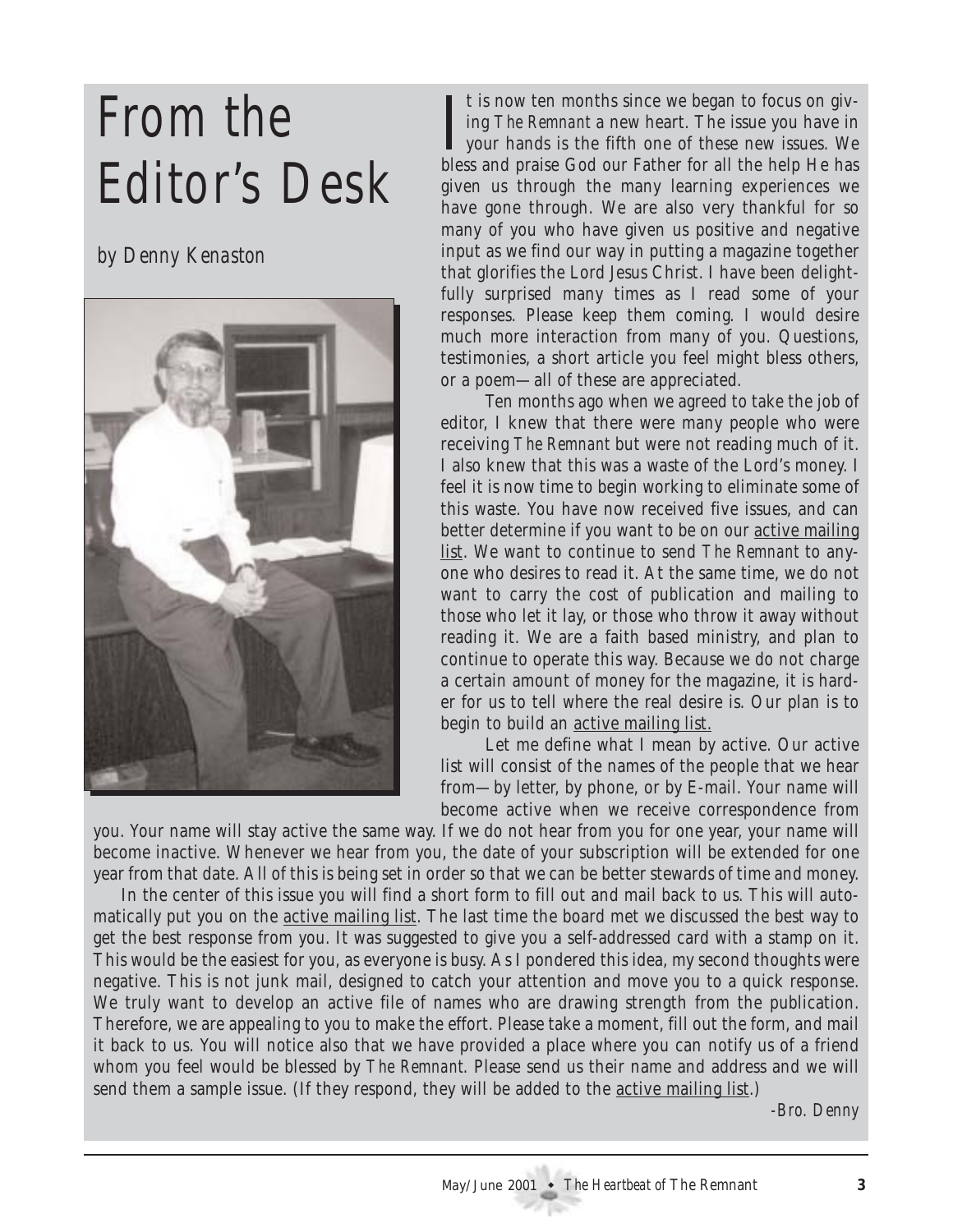*"Wilt thou not revive us again, that thy people may rejoice in Thee?" Psalm 85:6*

# What Is Reviva

*by Denny Kenaston*



We live in a day and an age<br>ate need to answer this<br>suscript Some would sex we are when there is a desperate need to answer this question. Some would say we are on the wake of a worldwide revival. Others say we are living in a time of worldwide apostasy. I am

not going to address these issues directly in this article; however, a clear definition of this historically powerful word will help to draw some much needed lines in our day. We will draw our definition from three major sources. They are the Bible, which defines its own words so beautifully, comparing scripture with scripture; the historical records of the movements of the Holy Ghost since Pentecost; and my own gleanings through many years of reading everything I could find on revival.

#### *R EVIVAL IS ...*

This word, according to its biblical definition, means, to revitalize, to energize, and to quicken again.

#### *R EVIVAL IS ...*

The simple prefix at the beginning of the word is a powerful insight to its definition. "Re" in front of a word always means "to do again, as in restore, and renew." "Do it again, Lord," should be our constant plea.

#### *R EVIVAL IS ...*

A season of refreshing from the presence of the Lord, Acts 3.

### *R EVIVAL IS ...*

A people saturated with God. Duncan Campbell, Scottish islands, 1953.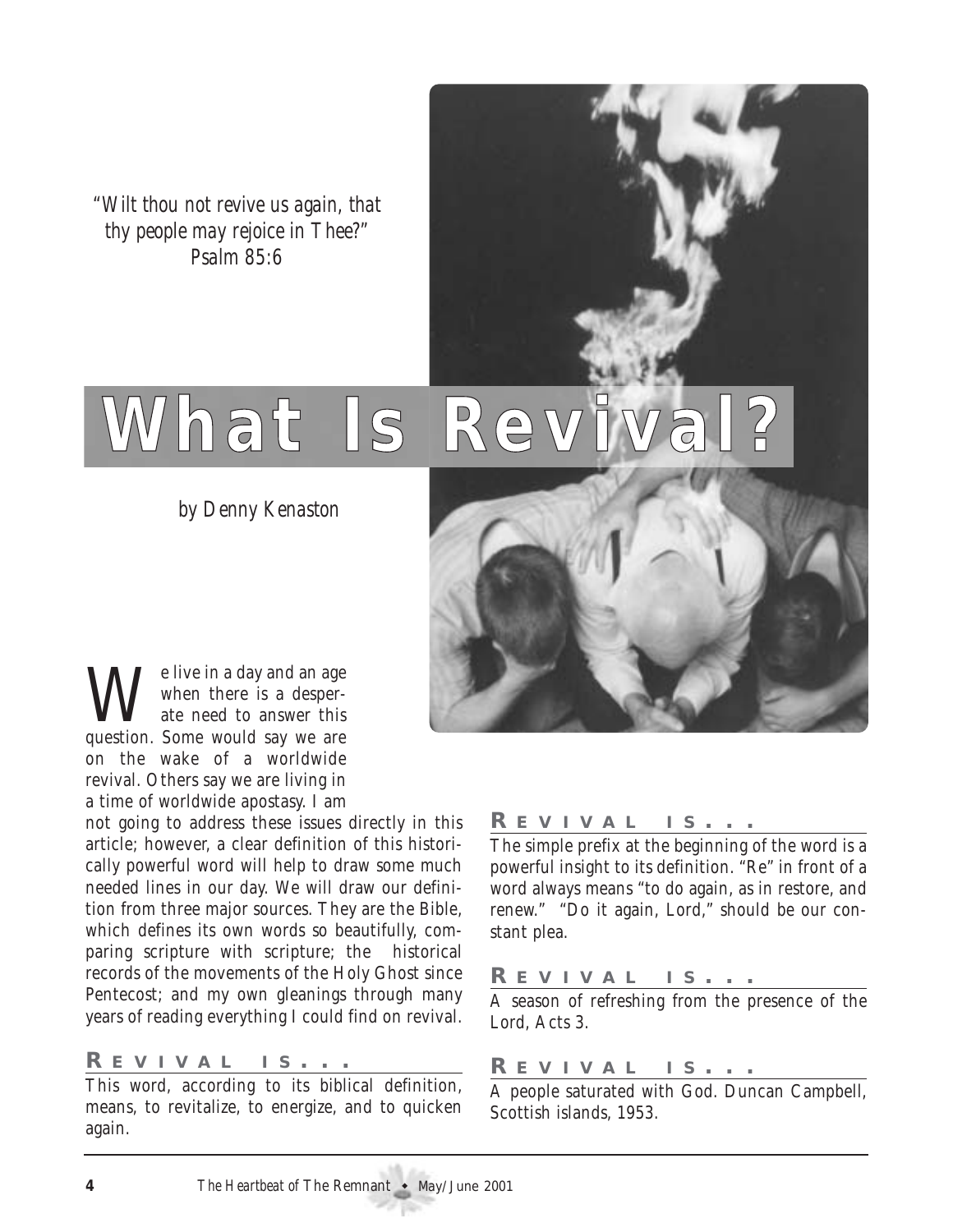### *R EVIVAL IS ...*

Note this example of revival praying from the records of the revival in the Scottish islands in 1953: In the midst of great opposition, a half night of prayer was called. Duncan Campbell called on a local blacksmith to pray about midnight. He prayed for about a half an hour and closed with these words. "Oh, God, Your honor is at stake. You promised that You would pour floods upon the dry ground, and You have not done it yet. Your name is at stake, Lord." After this prayer the place was shaken where they prayed. When they went outside about 2 A.M., the whole community was alive with the presence of God. People were carrying chairs to the church house, preparing to go to a meeting as if it was 10 A.M. Sunday morning.

### *R EVIVAL IS ...*

The word revival is for the church first, not for the community. Many confuse its meaning, thinking that it is a series of meetings for the community.

#### *R EVIVAL IS ...*

A visitation of God among His people.

#### *R EVIVAL IS ...*

As A.W. Tozer always said, "Revival will change the moral climate of the community." All true revival will affect others. Wherever there is an inflow of the grace of God, there will always be an outflow of the same. *"I will pour water on him that is thirsty, and floods upon the dry ground." Isaiah 44:3*

#### *R EVIVAL IS ...*

Judgement day early. When God's Spirit visits a people in answer to believing prayer, He will send illumination to each heart. The people will be convicted of sin, and will begin to judge themselves as is mentioned in I Corinthians 11.

#### *R EVIVAL IS ...*

As it was in King Josiah's day. They found the Book of the Law stashed away in the dusty parts of the temple. When the King found out, he had it read outloud to him. He discovered how many ways they were breaking God's Laws and repented.

He led the people to repent, and they had a national revival. Dozens of practical areas changed in the land. Do it again, Lord.

#### *R EVIVAL IS ...*

God pointing His finger at me. It's "not my brother, or my sister, but it's me, Oh, Lord, standing in the need of prayer." It is when we quit judging one another, but turn to the Lord and see the beams that are in our eyes.

#### *R EVIVAL IS ...*

An organized disorder. From God's perspective, He is leading all the way. But from man's point of view, it seems like things are not quite in order. When revival broke out in Andrew Murray's church, he tried to stop it. The people were weeping and wailing, and some were rejoicing over their new freedom all at the same time. "This can't be right," he said, and tried to stop them.

### *R EVIVAL IS ...*

When God's people bring their salvation experience up-to-date. Many in the church today continue to give a testimony of what God did for them at the moment of the new birth. This is good, but when Revival comes, they begin to share what God is doing in their life today. Salvation is an ongoing experience of fellowship with the living God.

#### *R EVIVAL IS ...*

When we become willing to get thoroughly right with God, and completely right with our fellow men. One revivalist said, "draw a circle on the floor, then get in the circle yourself, then pray that God will send revival inside this circle.

### *R EVIVAL IS ...*

A return to New Testament Christianity. The history books are full of testimonies where God began to move upon a people, they started confessing their sins, the Spirit was poured out, and the desire and power to return to the Early Church pattern rose in every heart.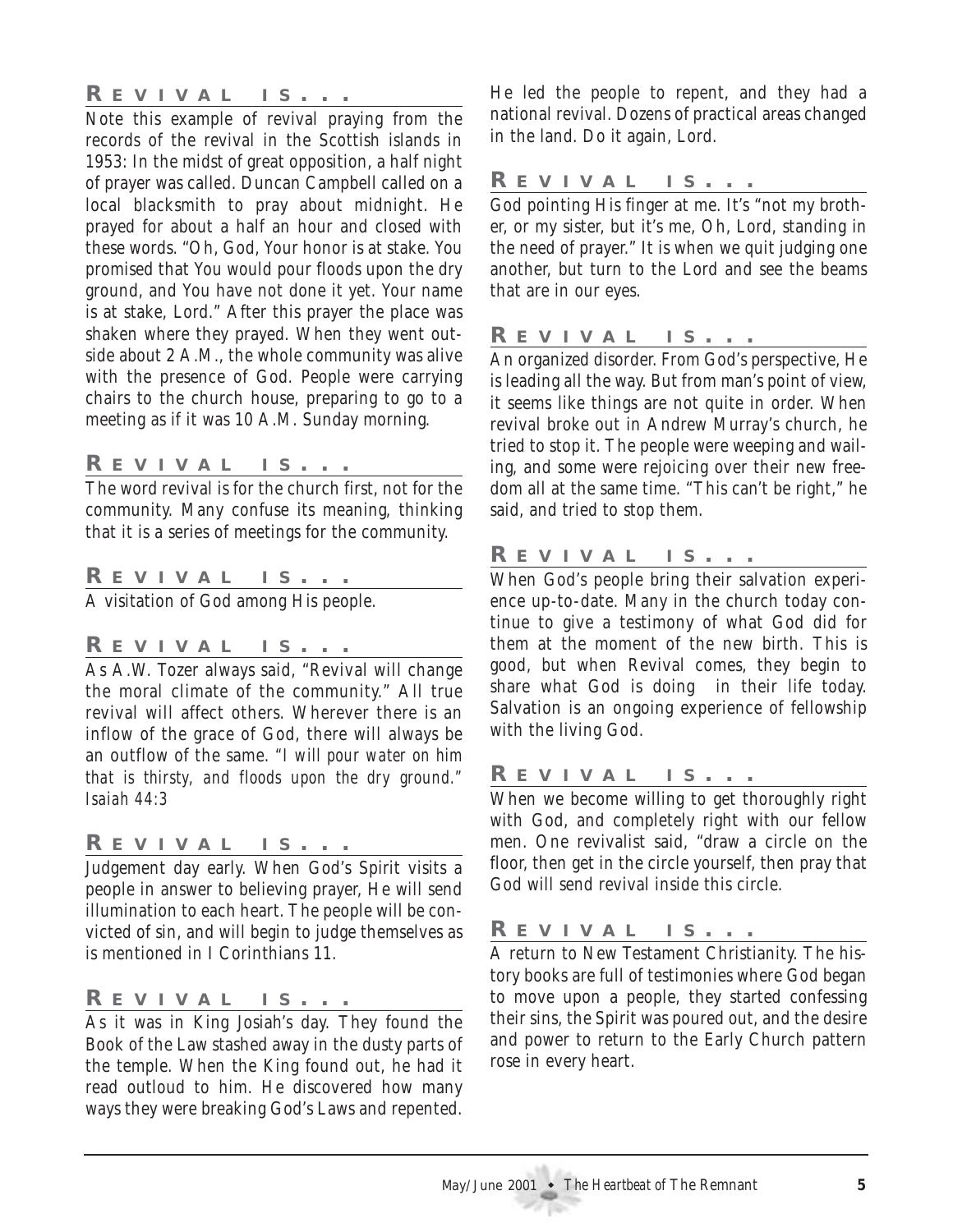#### *R EVIVAL IS ...*

When God becomes a living reality again. God's presence becomes real, and His voice is heard again, deep in the soul.

The list of definitions could be endless. How many different ways do you want to describe the supernatural workings of God? It is debated in these last days whether revival is still a possibility. What do you think? The bottom line definition of revival is God. That may sound oversimplified but it is not. David said in the Psalms, "God is become my salvation." That is it in a nutshell. The reality of the presence of the living God is salvation. Salvation is more than a judicial transaction in heaven because of the atonement of Christ. It is God and man having fellowship again because of the cross.

It is hard to give definition to the word revival without describing the experience of revival. The reason for this is that revival is an experience.

When you have lost your first love relationship with God, you have lost an experience, you have lost the reality of God loving you, and you loving God. Surely God expects us to have a personal revival if we have lost our way with Him. But what about the church? The whole church at Ephesus had lost their first love, and they were admonished to get back to the way it was in the beginning. Study the way it was for them in Acts 19, and also

the way it was when Paul wrote them his Epistle. So, a church can surely have revival. I know of no less than sixty accounts of widespread revival over the last six hundred years, where a whole area or even nation has been griped with the presence of God, and the moral climate of the whole community was altered.

In all these cases, and there are probably many more, the people of that day were led by God to record the things that were happening. I am so grateful that they were. Now I can read the accounts, and be stirred to pray and believe God for the same thing in my day. *"We have heard with our ears, O God, our fathers have told us, what work thou didst in their days, in the times of old" Psalm 44:1.* The only problem I have with this verse is that our fathers had nothing to tell us. There has been very little revival in our time, which is all the more reason for us to long for it. We must have something to tell our children or they may not make it. A dry, stuffy religion is all they will have if we don't get some fresh blessing from God.

I see a pattern in many of these revivals of the past. It begins with a great lack, followed by a few longing hearts. Those who are sighing and crying for the need that is all around them, and in their own lives also. Often, with the revelation of the need, comes a reading of some account of the holy

*"The bottom line definition of revival is God. That may sound oversimplified but it is not. David said in the Psalms, 'God is become my salvation.' That is it in a nutshell. The reality of the presence of the living God is salvation."*

movements of God in the past. This sparks desire, spiritual desire, sanctified desire, that moves a group of longing hearts to pray. As prayer proceeds, personal needs begin to surface, and as these are dealt with, prayer becomes more intense. If a group of people will stay in this posture and travail in prayer, they will prevail with God, and revival will come. It may only be to a small group, or a church full of seeking brethren. It could be to

their community. Brothers and sisters, we need it. I know that I need it in my own life. I know that our brotherhood stands in need of fresh streams of revival. And, oh, to see God reach outside the church again to touch the community. Do it again, Lord. Do it again. ❏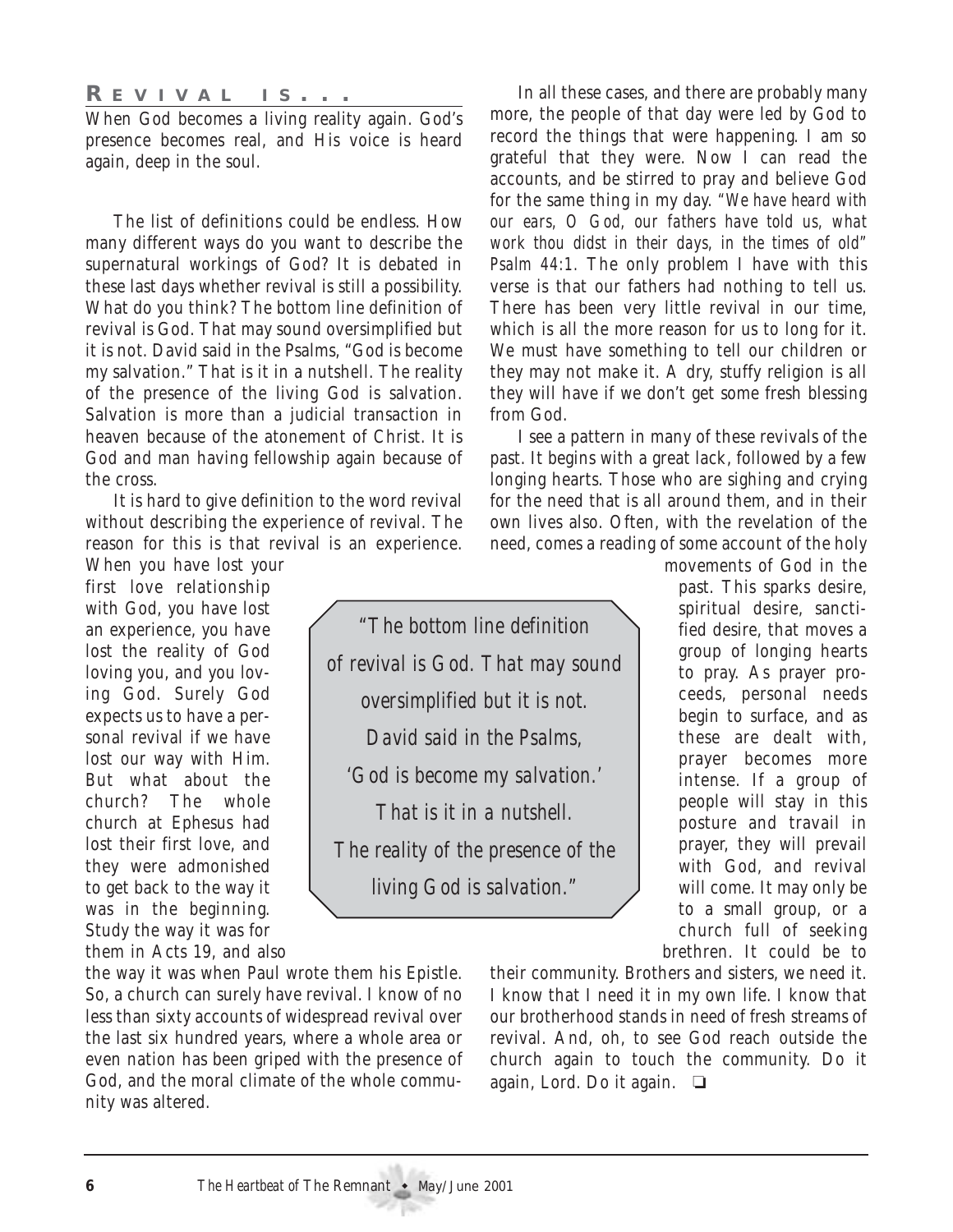

*by Andrew Weaver*

# Why Revival Tarries

*by Leonard Ravenhill*

Leonard Ravenhill was a modern-day prophet whose pen was powerful and unapologetic.<br>He was distressed at the condition of the modern church, and deeply burdened for revival. eonard Ravenhill was a modern-day prophet whose pen was powerful and unapologetic. He was distressed at the condition of the His unforgettable book, *Why Revival Tarries,* carries a scorching, searching message. A.W. Tozer, writing the foreword to this book, said, *Toward Leonard Ravenhill it is impossible to be neutral. His acquaintances are divided pretty neatly into two classes, those who love and admire him out of all proportion and those who hate him with perfect hatred. And what is true of the man is sure to be true of his books, of this book. The reader will either close its pages to seek a place of prayer or he will toss it away in anger…* I hope that if you have never read *Why Revival Tarries*, you will soon read it and be one of those who seeks a place of prayer afterward. The depravity of the modern church is even more desperate today than when the book was first published in 1959, and the message more urgently needed than ever.

The author had a unique gift of making unforgettable, alliterative statements that burn themselves into the memory of the reader. Consider these thoughts on prayer, the key to revival: *We have many organizers, but few agonizers; many play-*



*ers and payers, few pray-ers; many singers, few clingers; many fears, few tears; much fashion, little passion; many writers, but few fighters. Failing here, we fail everywhere…Surely revival delays because prayer decays…The secret of praying is praying in secret. A sinning man will stop praying, and a praying man will stop sinning.*

Decrying the fact that money is the greatest cause of anxiety in modern churches, and comparing that to the experience of the early church, he writes, *Our accent is on paying, theirs was on praying. When we have paid, the place is taken; when they had prayed, the place was shaken!*

Another chapter states, *…There is a world of difference between knowing the Word of God and knowing the God of the Word…What use is deeper knowledge if we have shallower hearts?* And in a call for prophets to rise up and awaken the sleeping church, Ravenhill lamented, *In the church, pillars have given place to pillows… This unbiblical distorted thing called the church, that mixes with the world and dishonors its so-called Lord, has been found out for what it is, a fraud… Today we seem much more interested in having churches air-conditioned than prayer conditioned… Never before have men in the masses sold their souls to the devil at such bargain prices.*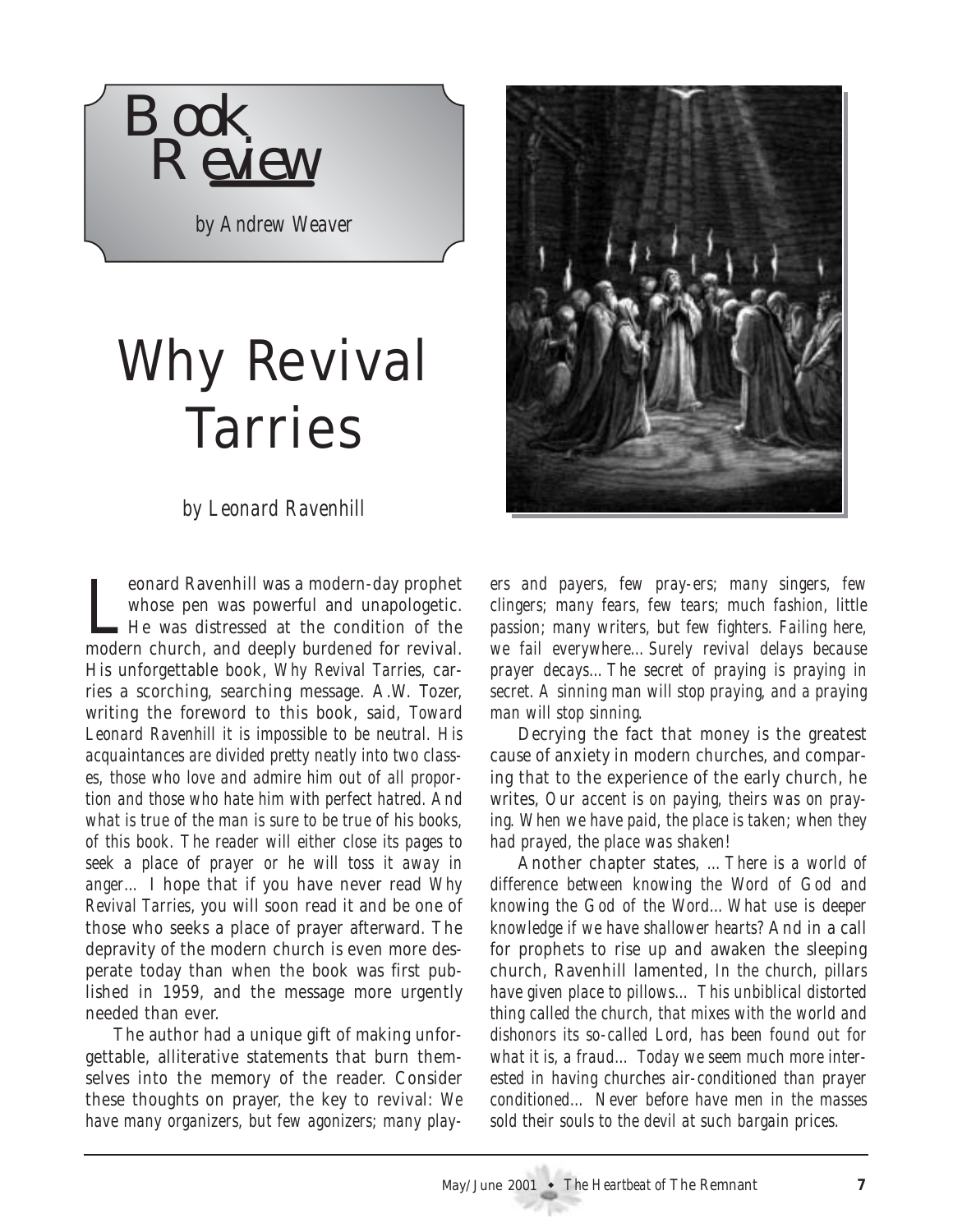No doubt Leonard Ravenhill knew from his own experience that prophets are usually despised while they live, and only their sepulchres are later garnished by a guilty generation. He considered it much more important to be known (and feared) by the hosts of hell than to be known and admired of men. He wrote, *…We had better live six months with a volcanic heart, denouncing sin in places high and low and turning the nation from the power of Satan unto God (as John the Baptist did) rather than die loaded with ecclesiastical honors and theological degrees and be the laughing stock of hell… Preachers make pulpits famous; prophets make prisons famous… We are tired of men in soft raiment and softer speech who use rivers of words with but a spoonful of unction.* 

In a chapter titled "Wanted—A Prophet to Preach to the Preachers!" we read, *John* [the Baptist] *was a "Voice." Most preach-*

*ers are only echoes, for if you listen hard, you will be able to tell what latest book they have read… To reach the masses we need a Voice—a heaven-sent prophet to preach to* preachers! … *We have equipment but not enduement; action but not unction; rattle but not revival. We are dogmatic but not dynamic! …This generation of preachers is responsible for this generation of sinners. We are suffering today from a plague of ministers who are more concerned that their heads should be filled than that their hearts should be fired*… *The Church began with these men in the 'upper room' agonizing—and today is ending with men in the supper room organizing. The Church began in*

*"We had better live six months with a volcanic heart, denouncing sin in places high and low and turning the nation from the power of Satan unto God (as John the Baptist did) rather than die loaded with ecclesiastical honors and theological degrees and be the laughing stock of hell… Preachers make pulpits famous; prophets make prisons famous… We are tired of men in soft raiment and softer speech who use rivers of words with but a spoonful of unction."*

*revival; we are ending in ritual. Men need to be…passionate Pauls to stir timid Timothys; men of flame to outshine and outburn men of name! We need knights of prayer to lead nights of prayer. We need true prophets to warn of false profits, "for what shall it profit a man, if he shall gain the whole world and lose his own soul?"* Later, the modern, easy 'conversion' without repentance is condemned. …*The onslaught of Peter, fresh from his fiery baptism of the Spirit, shook the crowd until as one man they cried out, "Men and brethren, what shall we do?" Imagine someone telling those sin-stricken men, "Just sign a card! Attend church regularly! Pay your tithes!" No! A thousand times NO!*

In the final chapters, the author returns to his constant theme, the need for earnest, intercessory prayer to precede revival. …*You cannot estimate prayer power. Prayer is as vast as God because He is behind it. Prayer is as mighty as God, because He has committed Himself to answer it…Does "prayer change things"? Yes, but prayer changes men*. If you have a burden for revival, I urge you to read this book and let God use it to change your burden into an obsession. Or if you don't yet have a burden for revival, read it and receive a burden. And then

begin by looking into your own heart and allowing God to deal with the things that are the reason *Why Revival Tarries.* ❏

> *Why Revival Tarries* Copyright ©1959 Leonard Ravenhill

*Published by:* **BETHANY HOUSE PUBLISHERS** 11400 Hampshire Avenue South Minneapolis, MN 55438

www.bethanyhouse.com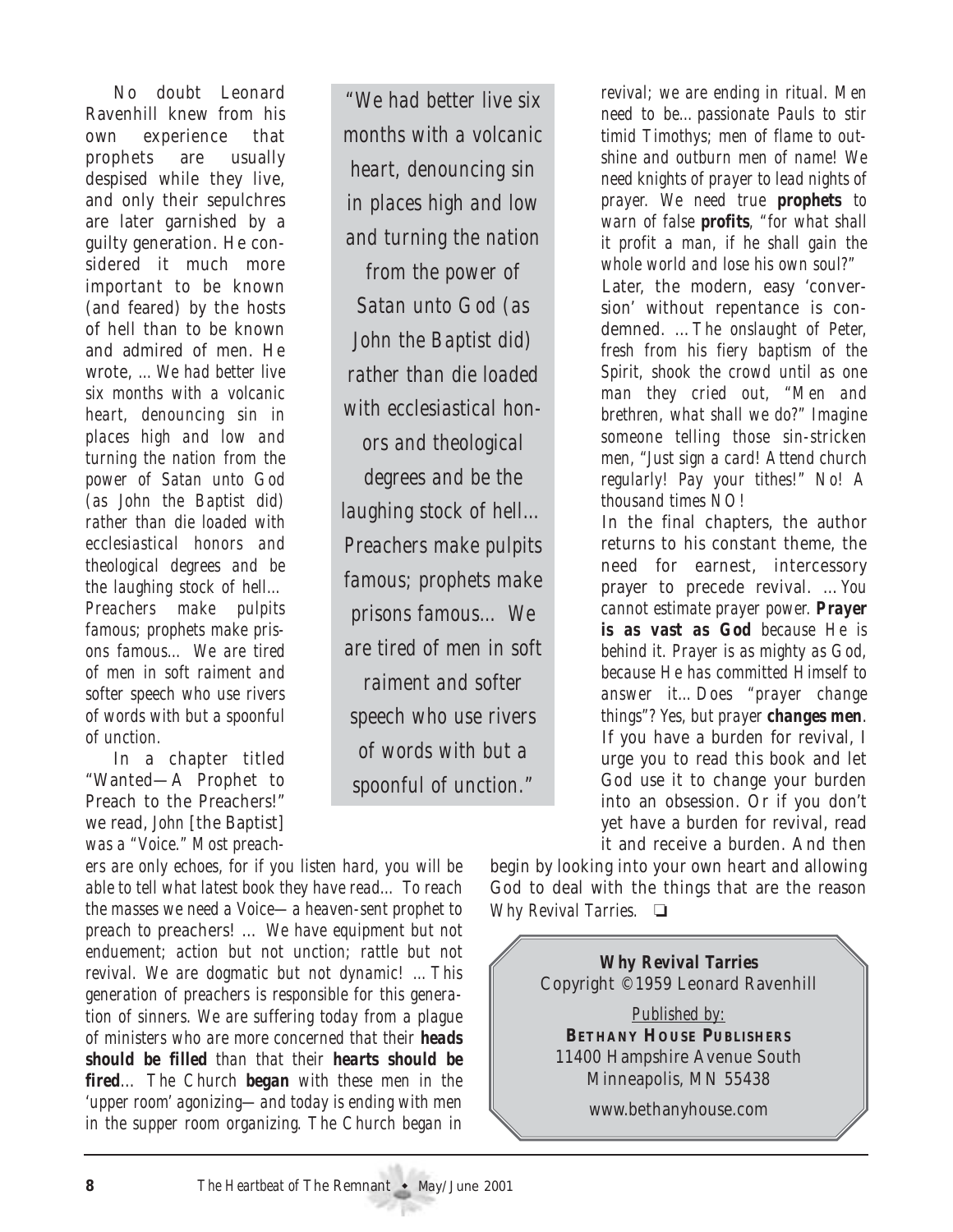

This is a chapter that was never written. Or<br>maybe it is the title to a book that was<br>never written. I fondly remember the only maybe it is the title to a book that was visit I was privileged to have with Leonard Ravenhill. He was eighty-four at the time. He was slow on his feet, but he had a hot fire burning in his heart. As I sat down to talk with this old prophet, he picked up a 15-minute sand glass, turned it over, and said, "You have 15 minutes." This didn't surprise me. I knew he was a very busy

man. So I quickly started asking my questions, one eye on him, and one on the sand that was falling swiftly. As the last grains of sand were falling, and my heart was falling because I had many more burdens to share, I felt his hand on my shoulder. Then he said with a calming voice, "Relax. I use this sand glass to take care of the time wasters. We can talk for a good while yet."

We shared many things that day: dreams, visions, and burdens over the condition of God's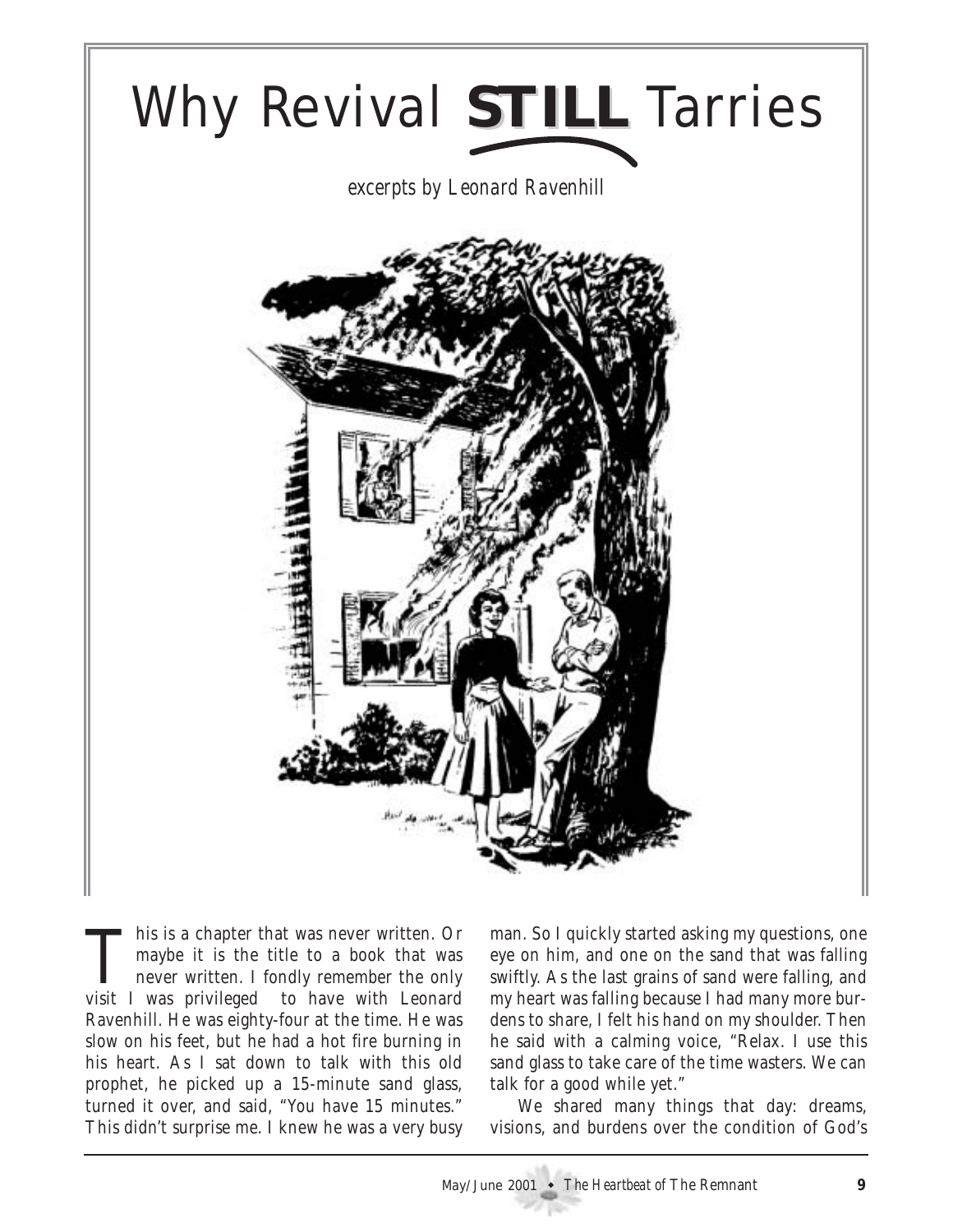people. I asked him if he was writing any books. He said that someday he wants to write a book with the title Why Revival Still Tarries, but he is waiting until shortly before he dies, because he feels many would be offended and not understand his burden. Well, he never wrote the book, but I never forgot the title. We drew exerts out of one of his books that clearly answer the question. He writes with a sharp pointed pen—I like it that way.

--*The editor*

 $\Diamond$  Without exception, all true revivals of the past began after years of agonizing, hell-robbing, earth-shaking, heaven-sent intercession.

.....................

- $\Diamond$  The church won't get a divorce from the world and worldliness and she can't ignore so-called Christian entertainers who attempt to combine Hollywood and holiness.
- $\Diamond$  Reformation in the church must precede the true spiritual awakening which alone can save our generation.
- $\Diamond$  Today, deacons and elders are usually "men of standing." In the New Testament church they were "men of kneeling."
- $\Diamond$  Does the Bible say, "Sing without ceasing?" Or did Jesus say, "Men ought always to sing, and not to faint?" Yet today we have gone overboard on singing.
- $\div$  In 1932, every Salvation Army Corps had a four or five-hour prayer meeting each Saturday night.
- $\Diamond$  Men who long ago lost their anointing still minister, using the same cliches and mannerisms. They are just "clouds without water."
- $\Diamond$  We must face the fact that (with all our mass evangelism; with all our compromised, theatrical presentation of the Gospel; with all the billions spent on radio and television preaching) we have not made a dent in the moral corruption of the nations.

## **I'm Resting in the Lord**

I must be carried to the skies On flowery beds of ease. Let others fight to win the prize And battle on their knees.

I cannot fight, but I must reign In heaven's blest abode. I'm glad that some endure the pain; I'm resting in the Lord!

There are no foes for me to face. My pastor is so good. He says, "Just draw on saving grace And love the brotherhood."

I am a soldier of the cross, Unfaithful though I am. I pay my tithes for His own cause But blush to speak His name.

I'm sure in that day of rewards, He'll give me some small prize; And my so gracious loving Lord Will wipe tears from my eyes.

## **How Do You Take it Easy?**

How do you take it easy When His fire burns within? How do you take it easy In a world that's crushed by sin?

How do you take it easy With a thousand tribes to tell? How do you take it easy In a world that speeds to hell?

How do you take it easy While the church sleeps in its lees? How do you take it easy— Will someone tell me please?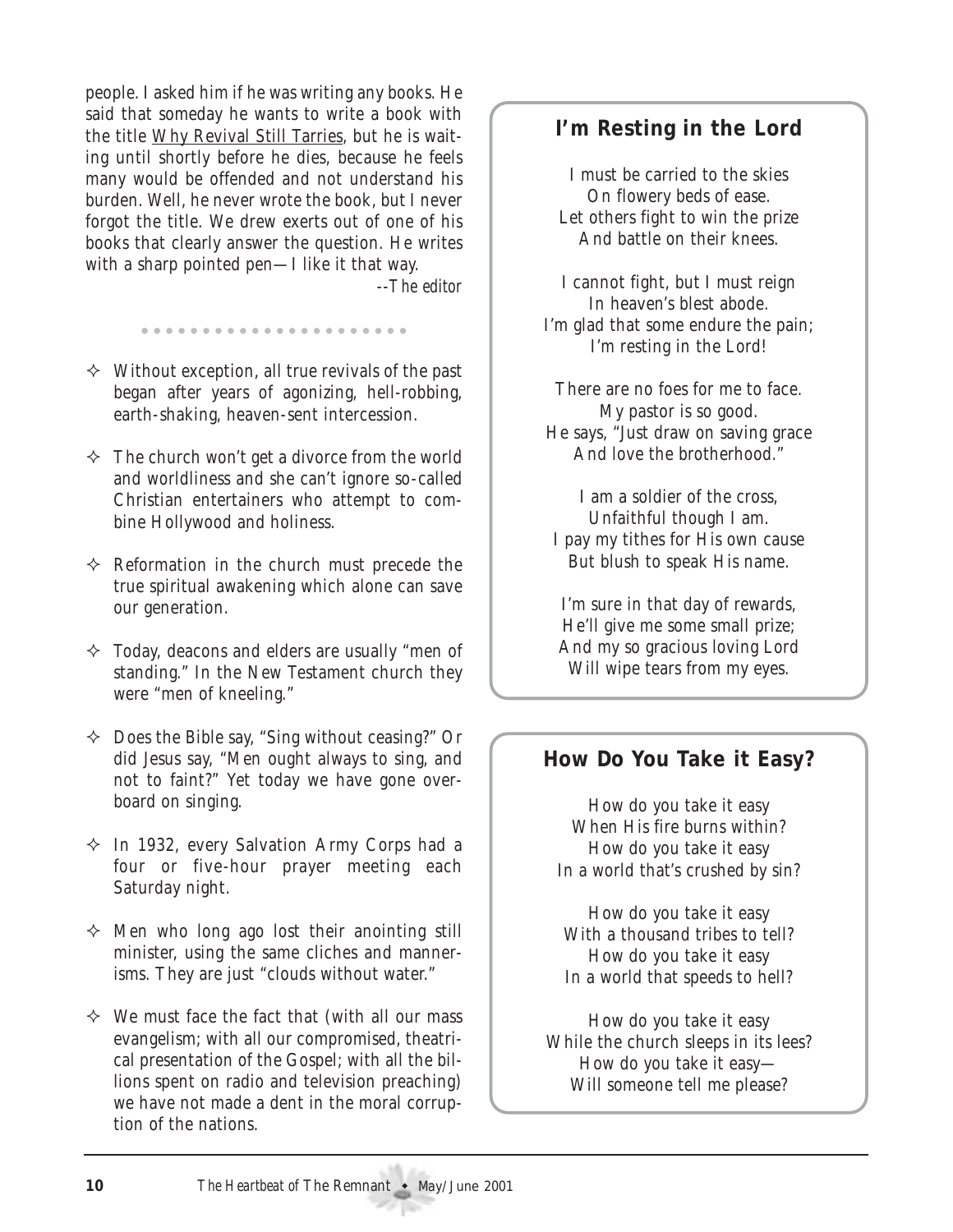- $\Diamond$  How can they hear without a soul-hot preacher declaring that this generation of believers is responsible for this generation of lost multitudes?
- $\div$  "Truth is fallen in the street." What is far worse, truth lies fallen in the pulpits today.
- $\Diamond$  Today we have "another gospel." The cross is a pretty, ornamental thing in gold or silver, decorated (if you can afford it) with diamonds or rubies. It is a "charm" for some, held not in fear but in superstitious "reverence."
- $\Diamond$  I am distressed at the zeal of heretics and at the amnesia of the believers.
- $\Diamond$  Where, oh, where are the eternity-conscious believers? Where are the souls white-hot for God who fear His holy name, presence, and so live with eternity's values?
- $\Diamond$  The church fresh from the Upper Room invaded the world; now the church in the supper room is invaded by the world. The New Testament church did not depend on a moral majority, but rather on the holy minority. The church right now has more fashion than passion, is more pathetic than prophetic, is more superficial than supernatural. The church the Apostles ministered in was a suffering church; today we have a sufficient church. Events in the Spirit-controlled church were amazing; in this day the church is often just amusing. The New Testament church was identified with persecutions, prisons, and poverty; today many of us are identified with prosperity, popularity, and personalities.
- $\Diamond$  If He is not in us, then all hope is gone and we had better close every church in the land. If He is in us, then let's repent of all our folly, seek cleansing from all our carnality, and then, cleansed and filled, march to victory.
- $\Diamond$  Revival is God's coming to the aid of His sick church.
- $\Diamond$  Evangelism today gropes along on the crutches of heavy finance and super organization, with a star-studded platform, but Revival does not cost a penny.
- $\Diamond$  "Therefore also now, saith the Lord, turn ye even to me with all your heart, and with fasting, and with weeping, and with mourning: and rend your heart, and not your garments." Joel 2:12, 13
- $\Diamond$  The mighty gospel of our redeeming Lord has become show business. All this dressing up to attempt to hide the fact that the altar has no fire, the preaching has not power, the Holy One is not in attendance.
- $\Diamond$  Our poverty in the prayer closet is the seedbed of all our failure. Failing there, we fail everywhere. Poverty in prayer produces poverty in the pulpit. There is nothing that we need more today than a school of prayer.
- $\Diamond$  I am sure that the main reason we do not have a national revival, beginning with personal revival, is that we are content to live without it.

#### **I Am a Slave**

I am a slave! I have no will, no claim To property, to time, or sleep. I am a slave, and bear my Owner's Name! His ways are mine; with Him I joy or weep.

I am a slave! No tears are spent for ease, Nor do I freedom crave; A willing slave am I to follow to the grave My Master. Bless His Name!

 $\Box$ 

Excerpts were taken from *Revival God's Way*, by Leonard Ravenhill. Copyright ©1983, Bethany House Publishers.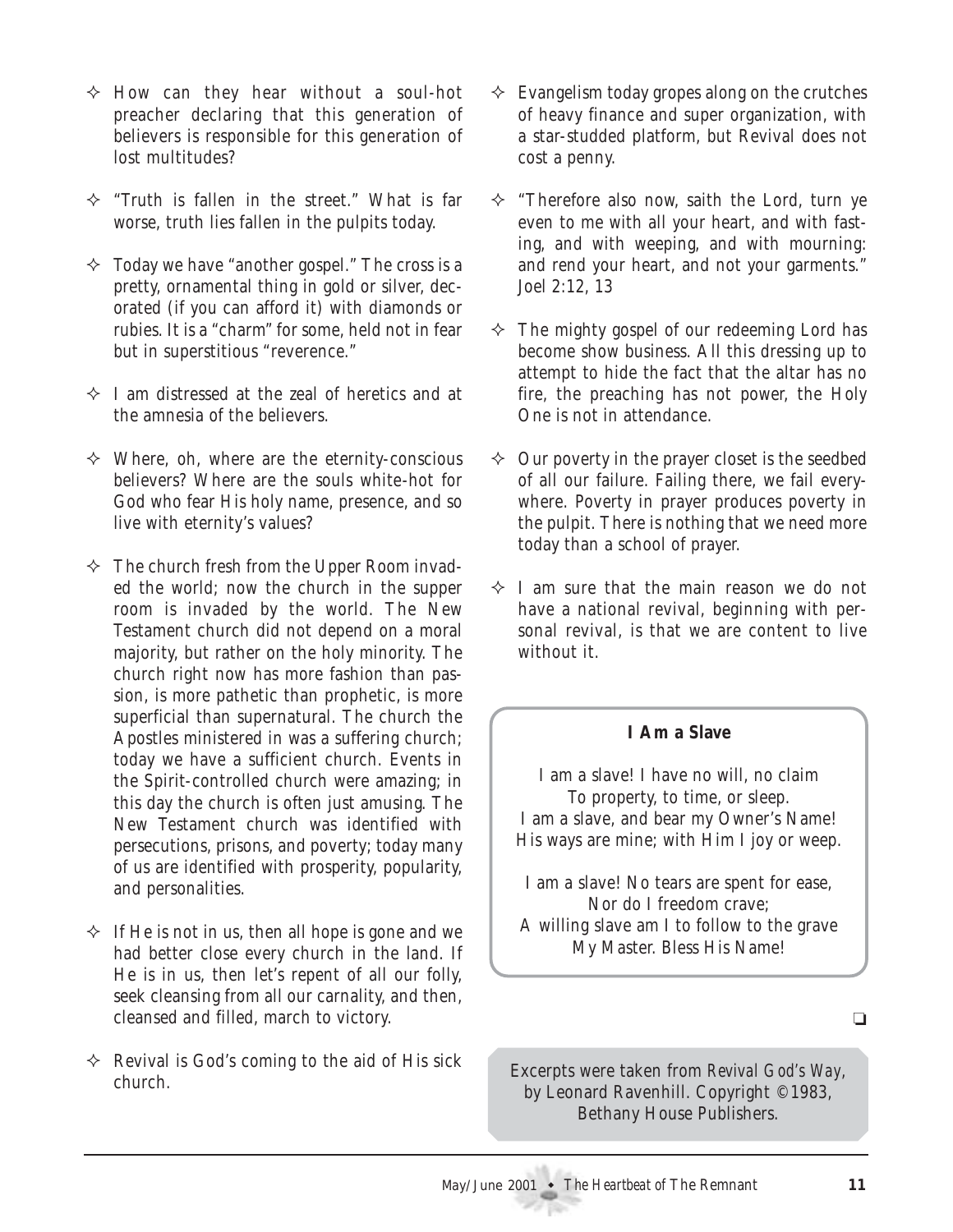

*by Denny Kenaston*



When revival fires continue to burn in the<br>powerful effect upon the next genera-<br>tion We see this se clearly in two New Testement lives of God's saints, they will have a powerful effect upon the next generation. We see this so clearly in two New Testament

examples. The house of Stephanas, whose whole house "addicted themselves to the ministry of the saints," I Cor. 16:15. Then we also have the house of Philip the evangelist, who "had four daughters,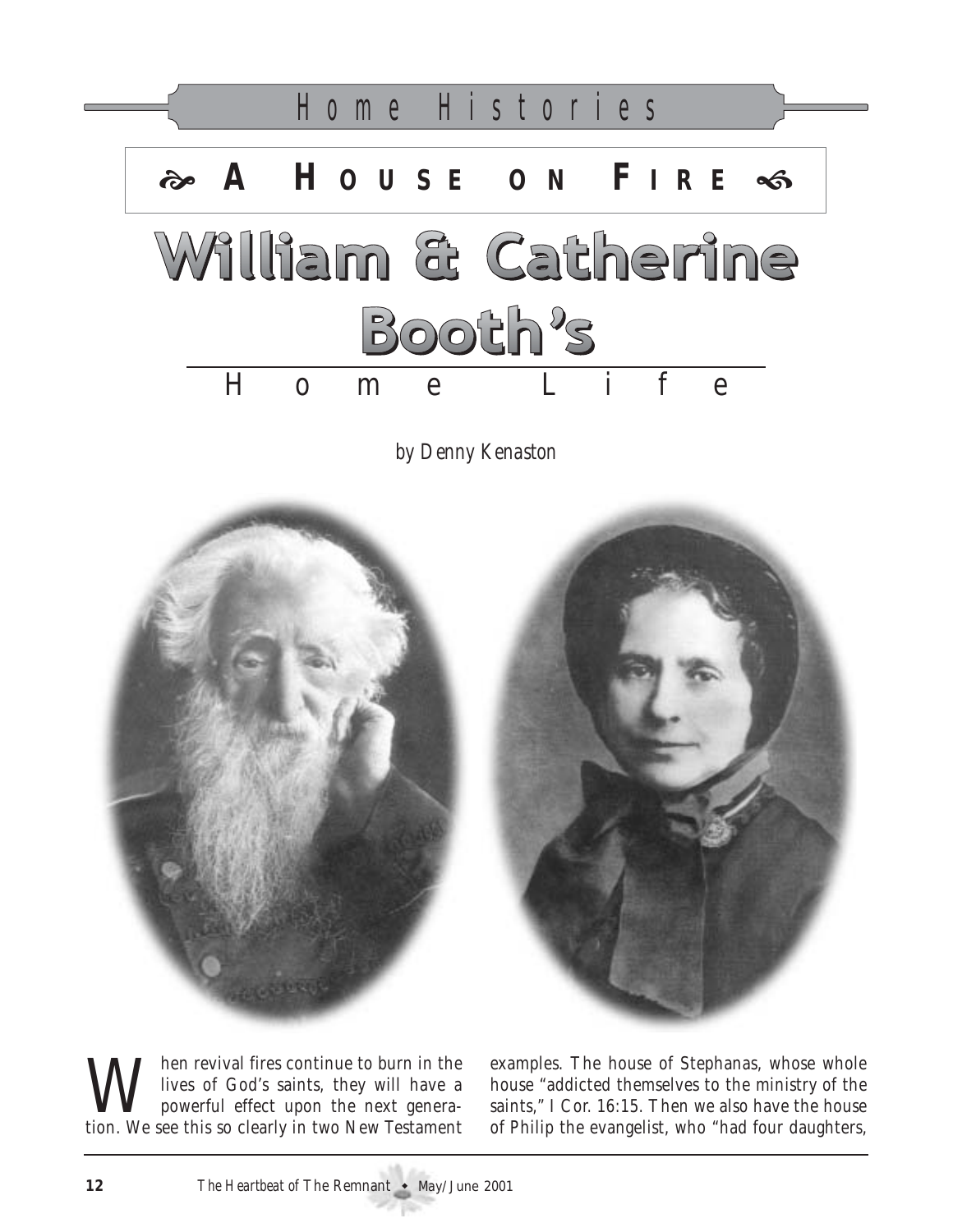Home Histories

virgins, which did prophesy," Acts 21:8,9. The fruit of continuous revival is a many-generation foundation in the home. The house of William Booth is a challenging example of a dedicated man and his wife. In the past, our Home Histories have focused on the homes that produced some of the choice servants of Christ. We have done this so that you could see what was happening behind the scenes, to see the principles that were at work to raise up a servant. In this Home History, the focus will be different. Even though we could reach back into the history of both William and Catherine Booth, and we may do this in a later article, I feel we can all benefit more by looking into their home. It was truly a house on fire with the love and zeal of God.

# A Balanced View of the Kingdom

William Booth's home was a godly home at its best. There are so many areas that we could cover, but space will not allow it. The far reaching effects of this home would take scores of hours to investigate. As I have been studying the Booth home it has become very clear to me that they had a beautiful balance of two major commands in the Word of God. They were to win souls, and to raise your children. God's kingdom is built in these two ways. We are commanded to train up a generation of children who love God with all their heart, mind, and soul. We are also commanded to preach the Gospel and make disciples in the world around us and in all the world. These two major commands can easily get out of balance. History is full of examples of men who won the world and lost their children. On the other hand there are innumerable cases where parents focused on the children, and did nothing to win a lost world around them. This type of parent tends to raise a generation of separatists who quickly become ingrown, legalistic, and unconcerned for their neighbors' lost condition. William and Catherine had a beautiful, balanced vision of both of these commandments. We will study how they blended the two together later on in the article.

# The United Vision of Husband and Wife

In my studies of home histories, I often find that one parent is very dedicated to the cause of the children, and the other is not. This can be an encouragement, because it is often the case with many of us. There is hope for your children even if you feel very alone at times. God will bless your efforts, sanctify your children, and use them for his glory. However, when we look at the house of William Booth, it was united with a zeal to raise the family for God. I have often said, "If we can get the father and mother to join forces, and with a unified front preserve a godly seed, who knows what could happen." This home is one of those rare examples of husband and wife working together for the common goal of raising the children. According to the history books, a godly, unified, sanctifying home was one of the foundation stones of the entire Salvation Army. In other words, they had a vision of the responsibility and the outcome of such an approach to family life. And both of them pursued it with all of their hearts. May our dear heavenly Father grant to us parents such a united vision for the same.

# The Foundation of an Army

Through the years of Christian history, there have been many movements that arose to further the kingdom. Many of them have centered on the zeal of youth for the labor force behind them. The Salvation Army was no exception. There is, however, one area where they differed from many of the others. William Booth was burdened for godly homes, and believed that the members of God's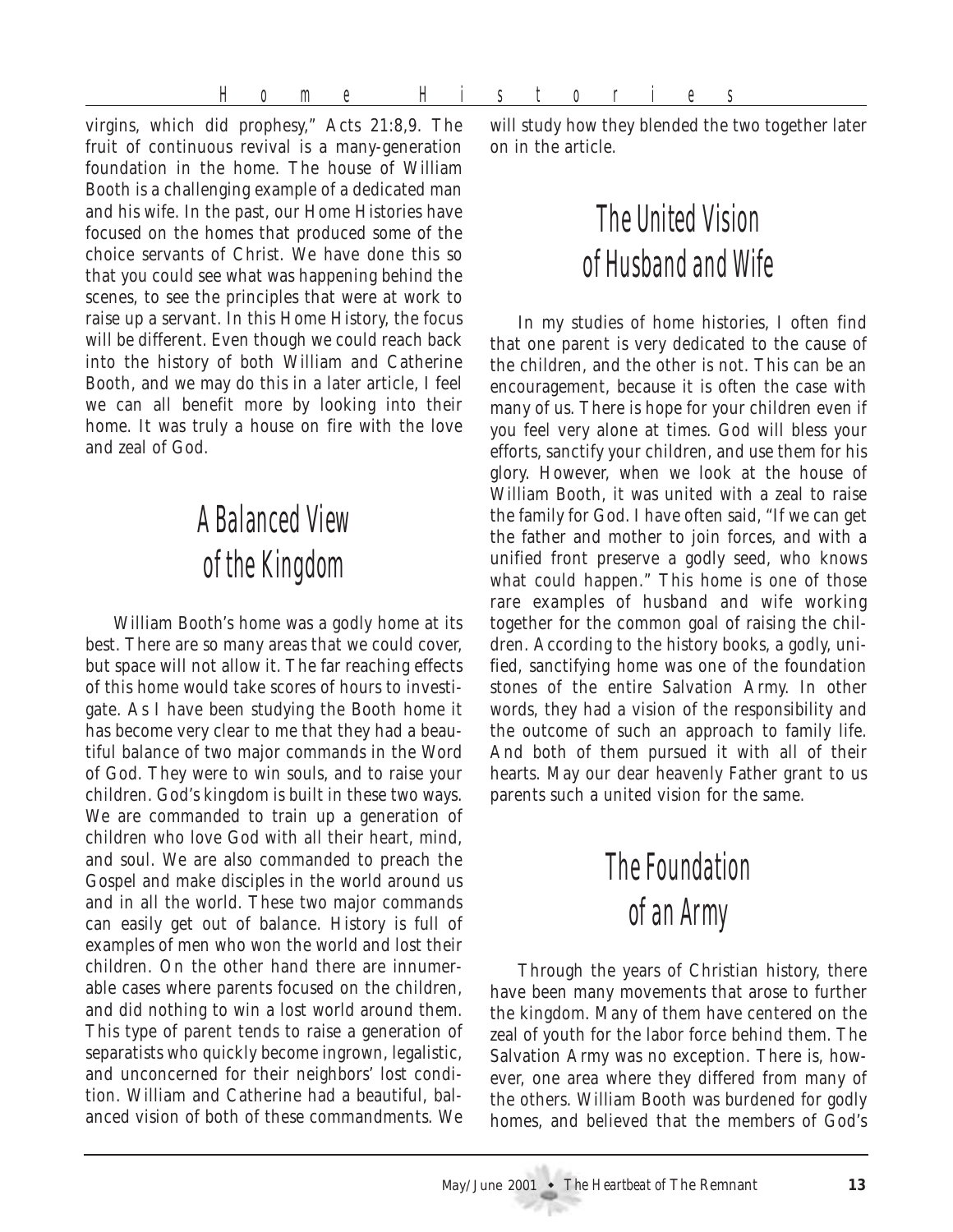Home Histories

Army should get married and raise a family for the glory of God. He believed that the most effective soldiers are trained in the home. Here again we can see that his vision for the home was well defined in his theology, and filled with meaning and purpose. He and his wife Catherine were inflamed with the potential of what homes could do in the building of the kingdom. I believe this flowed out of what they were seeing and experiencing in their own home. This vision overflowed into the main teachings of the Salvation Army. My heart unites with the burden this couple had as I study some of the history and teachings of the movement.

# Wisdomis Justified of Her Children

These words come from the mouth of the Lord Jesus in Matt. 11:19b. Our Lord spoke these words referring to the ministry of John the Baptist and his own ministry as well. Many were speaking critically of them both, and Jesus simply said, "Wisdom is justified of her children." We have an American proverb that is often used which says the same thing; "The proof is in the pudding." This principle was clearly fulfilled in the home of William and Catherine Booth. God gave them eight precious children through their union. All of them rose up and said "I am the Lord's." All of them loved God with all their hearts, and spent their days in sacrificial service in various aspects of the Salvation Army and other organizations. France, India, Switzerland, and America were some of the places of service. Writers, organizers, administrators, teachers, preachers, trainers, and godly fathers and mothers were their occupations all the days of their lives. From these eight children came forty-five grandchildren. All of them grew up and chose to serve the God of their grandfather and grandmother. Many of them enlisted in the Salvation Army, spending their lives to reach the down-and-outers with the gospel. We should also note, without much surprise, that many of the

great-grandchildren gave themselves to God and are serving him to this day. By 1960, the Army had grown to number four million, with works in eighty-six countries, among more than one hundred languages.

We would not agree with everything that the Salvation Army stood for. Neither could we agree with all the methods in which they carried out their vision. However, it was a force for the salvation of souls for nearly one hundred years. In this I do agree, and God agrees, and God the Holy Ghost also agreed by bearing witness to the work. Can we look past some issues so that we can glean from the example of how they raised their children? Their house was on fire continually, burning with an atmosphere of the spirit, and functioning as a training camp for soldiers. What can we learn from them?

## **Divine**

## Purpose

William and Catherine Booth were filled with a desire to serve God. To reach the poor whom others had neglected was their greatest longing. Only the Good News of salvation can change them and give them a hope for a better life. These kind of goals consumed them from the beginning. We all know that with goals like these, they could have easily viewed the coming of children as a burden they had no time for. This was not the case. Because of the love they had for God, they saw each child as a potential servant of the most high God. The vision was clear to them. God gave the children with purpose, and they belong to Him. There is much more material written about their methods of training children than can be covered in this article. It is very clear to me that what they did in the home was done with purpose, and a good grasp on the promises hidden in the commands. Father and Mother knew where they were going with each child. Multitudes of methods were carried out on purpose, with vision, and in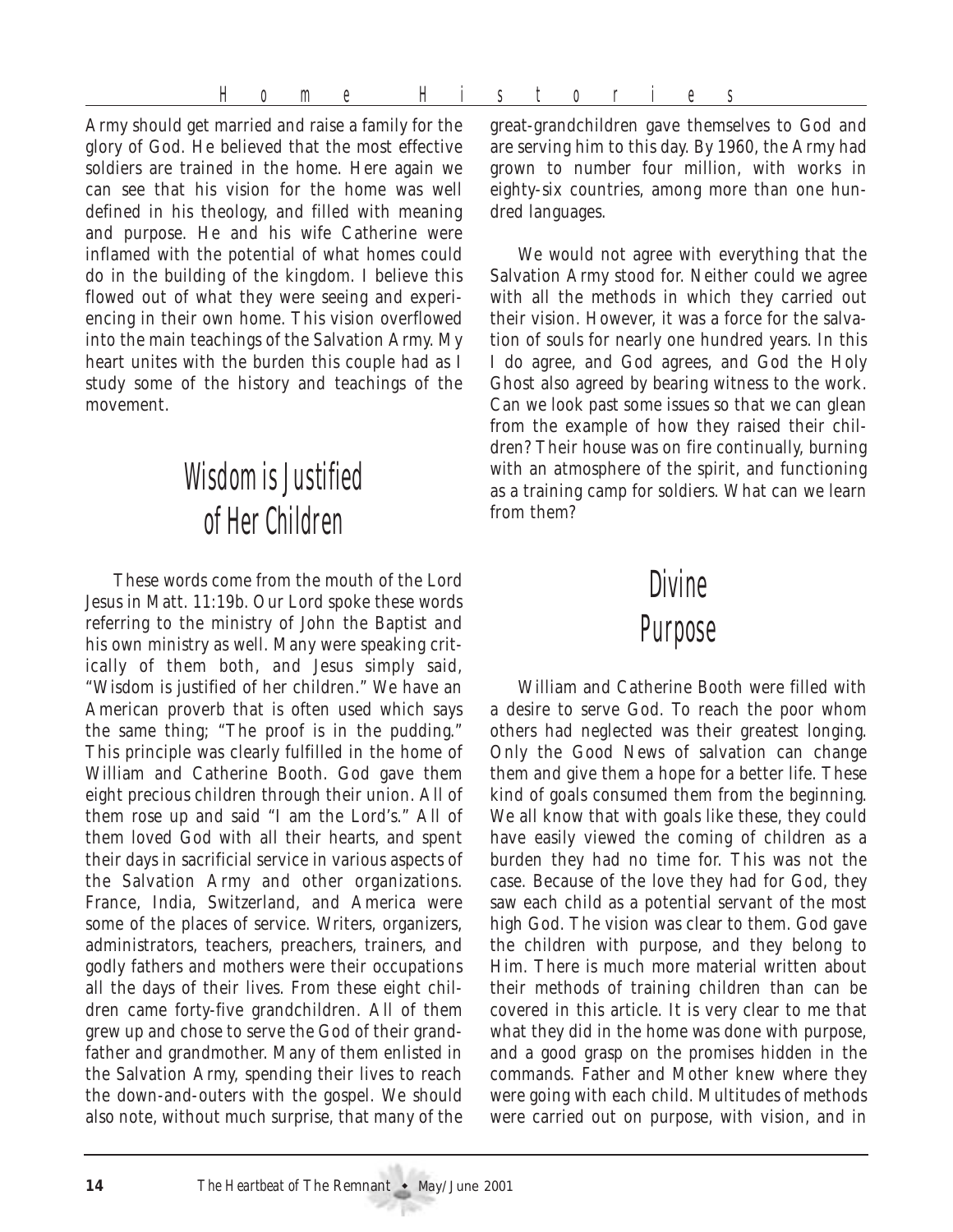faith. The end of all these activities was a soldier of Jesus Christ.

# Start When They are Young

At the Booth home, teaching and training began at a very early age. The first four or five years were the most important ones. Extra time and care was given to the children during these early years.

*Whom shall he teach knowledge? Whom shall he make to understand doctrine? Them that are weaned from the milk, and drawn from the breast. Is. 28:9*

Awesome texts and Bible stories were given to the children, while they sat on a knee in the nursery. Truth was simplified and brought down to the level of the child's understanding. "*Precept upon precept, line upon line, here a little, and there a little. Isaiah 29:10* Many times they grieved over the general lack of understanding among God's people in this area. It is still true today. Most parents have very little understanding about the holy impressions that can be made on our children when they are very young. Catherine said to her husband in a letter, "I believe in training children to be Christians from babyhood". Please note that she also believed that every child must come to a personal saving knowledge of Jesus Christ.

# A Decisive **Dedication**

William Booth believed that every child given to us by God belongs to God. A very high value was placed on every one. With that high value came high responsibilities. They consecrated each child to God in a most meaningful way. Promises were made to Him, promises to raise, nurture, discipline, and love the child into a personal choice of salvation and dedication. I like this practice, and we have always given our children to the Lord at their birth, followed by similar promises. The Salvation Army had a baby dedication service when a child was born to a couple. They didn't believe in infant baptism, but they did press the burden and charge upon the parents through this service. I personally think that this should be done by the parents at birth, however, it seems that so many do not have such a vision. So many fathers and mothers are greatly lacking in the commitment it takes to carry out such a lofty task. Below is a list of the promises made in their dedication service.

- ! I promise to give the child to God all of its days.
- ! I promise to train, nurture, and strengthen the child in Christ's ways.
- ! I promise to guide my child to always be engaged in the Salvation War.
- ! I promise to raise the child to be a servant of the living God.
- ! I promise to keep from my child strong drink, tobacco, finery, wealth, hurtful reading, dangerous acquaintances, and everything that would hinder the child from being a soldier.
- ! I promise to allow my child to go wherever God should send him, and willing that he or she should be despised, hated, cursed, beaten, imprisoned, and killed for Christ's sake.
- Finally, all the present children in the family promise to do their part to help reach these goals for the new baby.

Can you catch the vision that is clearly laid out in these promises? You may react to this kind of dedication service, but let us not be too critical when we fall so short of such high goals for our children. Let us bring our children unto Jesus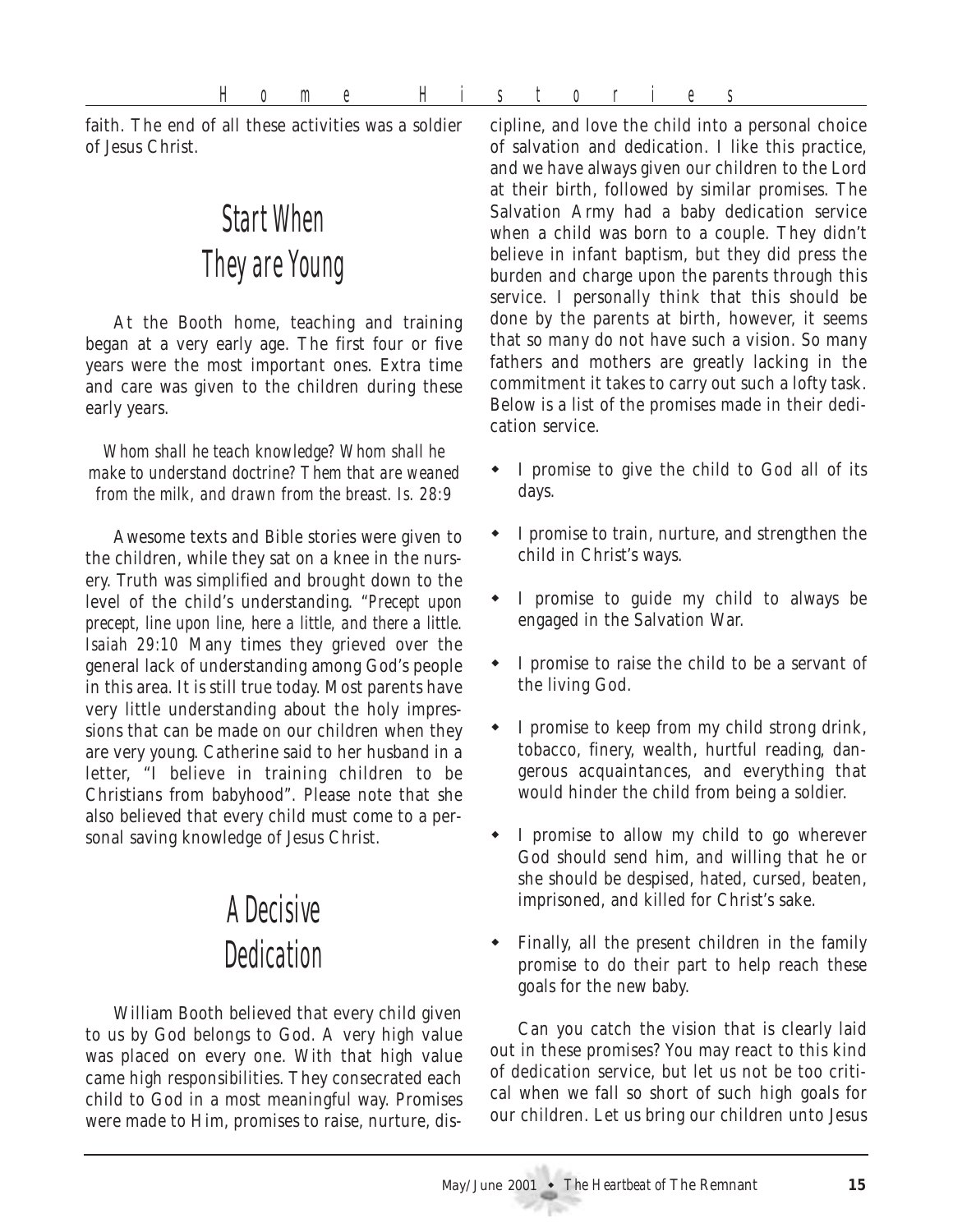Home Histories

and give them to Him, that He might lay His hands on them and bless them and use them for His eternal purposes.

# **Obedience** and Discipline

Catherine expressed the proper balance of these two in a very clear way. She said, "We must wage war with the child's self-will and subdue it." It seems to me that she must have read the words of Susannah Wesley, who also expressed herself in clear tones about the will of the child. William wrote a book on child training in 1884. I love this title, *How to Make the Children into Saints and Soldiers of Jesus Christ.* He was fifty-two at the time. The children were all solidly grounded in the faith, and busy about the Master's business. He had earned the right to address the issue. The whole book is worthy of careful reading. The section on obedience and discipline reads like the book of Proverbs. "Chastise your children," he would say, " not out of vengeance, but for their profit". The book was reprinted by Schmul Publishers under the title, *The Training of Children.*

## **School** at Home

William and Catherine were both very concerned about the poor condition of private and public education in their day. The cities were filling up with people, and with that came many evil influences. Catherine's mother schooled her at home out of the same burden. "A companion of fools will be destroyed" and the schools were full of them. The evil potential was one motivation, but the other was simply out of a desire to train the children for God. In his book on child training, William encourages parents to teach them at home. This was no little task for the mother of the

home, and she did enlist some help doing it, but let us remember, she was also the mother of the Salvation Army. William helped by engaging the family in meaningful and educational dialogue at the family table. Many were the lively conversations about the latest political debate, or some new mission field abroad.

# The Work of God

Here we have one of their main secrets that assured them of the next generation. The salvation of souls, and the building of God's kingdom, were the center of life and activity at the Booth home. Can you imagine what it was like to grow up in a home where something divine was happening all the time? The children literally grew up on the edge of their seat, as they listened day by day to the stories of God's present work. This created a longing in each one of them from an early age. But stories were not enough for the children. They were going to be servants of God, every one of them, so they were taken along on the many exploits of father and mother as soon as it was possible. They were carefully guided into the work, on levels which they could handle for their age. We all know what happened. The children caught the fire, and nothing else but the Salvation War would satisfy them. As I study honestly the activities of this couple, I feel they were too busy, and should have taken even more time with the children. Even though this was the case, because they involved the family in the work, this more than made up for the lack.



As we look through the early writings of the Salvation Army, it is clear that they viewed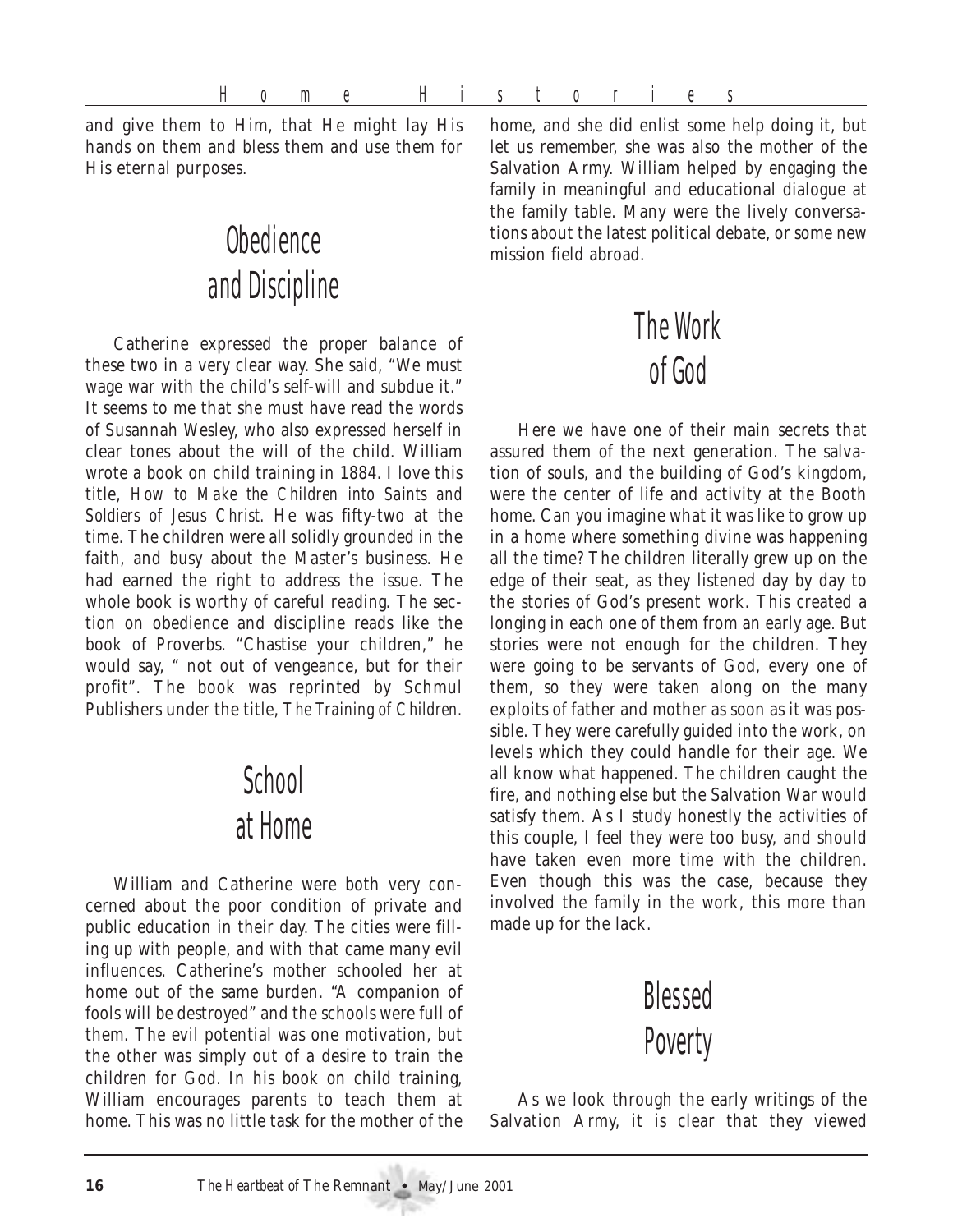Home Histories

wealth as a very dangerous influence. The children were in the training stages of life during the beginning days of the organization. These were days of poverty. The Booths lived by faith, trusting God to provide for the family, as well as for the Army. In those days many of God's people looked on like Pharisees at these bold and noisy soul winners. This brought many disciplines and much self-denial into the daily experience of the whole family. The clothes had to last longer, the girls had to learn to sew from Mother, and the children learned to keep a garden and tend to animals out of necessity. Foods were wholesome but simple. Rice pudding was the treat at the Booth home, not a candy bar or a soda. These deprivations were not seen as a burden, but rather as positive principles of self-denial. As I continue to study different biographies, I have noted that all of them had blessed experiences of poverty that formed their character. We who live in America, the land of plenty, beware of the dangers of all our wealth. We can easily spoil a generation of potential soldiers by simply going with the flow of our present day society.

## **Prevailing Atmsphere**

What happens to the silent atmosphere of the home where two people love their God with all their heart, and with all their soul, and with all their mind? What are the mysterious effects of a couple who walk with God, and live under the anointing of His Spirit all the day long? We all know the answers to these questions. It was said of Papa that his enthusiasm was contagious, and Mother's personality was like a magnet, drawing the children into her heart. The home was a place of overflowing joy. William sang continually in his house as he was about his daily duties. An atmosphere of love prevailed in the Booth home, and graced the more difficult parts of training. This holy fragrance is so important in a Christian home. There are many strict do's and don'ts in the training of godly children. If the sweet spirit of love and zeal are missing, then the rules can have a negative affect. A parent's love for God and for the children falls like mercy drops upon them all day long. I know no other way to allow God to be an active laborer in the building of your house. Dear fathers and mothers, let us be continually filled with the Spirit in our homes.

## Family **Fum**

At first glance one might be tempted to think that this home was too strict and full of heavy demands on the little ones. This was not the case. Life was grand, filled with joy, and every little part was enjoyed to the fullest. William and Catherine had a very healthy, happy view of every part of life. They loved nature, and all the animals that God created. Every house they lived in (and they lived in many, because of Papa's ministry), had a playroom. This was the room where the children could romp and play to their hearts' content. Toys were bought at great sacrifice, and used as tools for training the children. Because of the nature of their father's work, there was always an open-air service going on in the playroom. A family party on Friday night was something the children anticipated with joy. A snack of nuts and fruits, a game to play, and lots of laughter, was the order of these parties. Then there were those family days, when they would all load up in the wagon. A Bible, a songbook, some toys, and a picnic lunch, were the provisions of the day. It was said of William, that he was like a school-boy, laughing, and singing, and joking, as they left the city for a day of family fun in the forest. To me, this is beautiful. The General was a very serious man as he guided the growing organization, but, when he came home to his children, he could be their friend and buddy. I should hasten to say at the close of this point that his definition of fun had nothing to do with worldly amusements.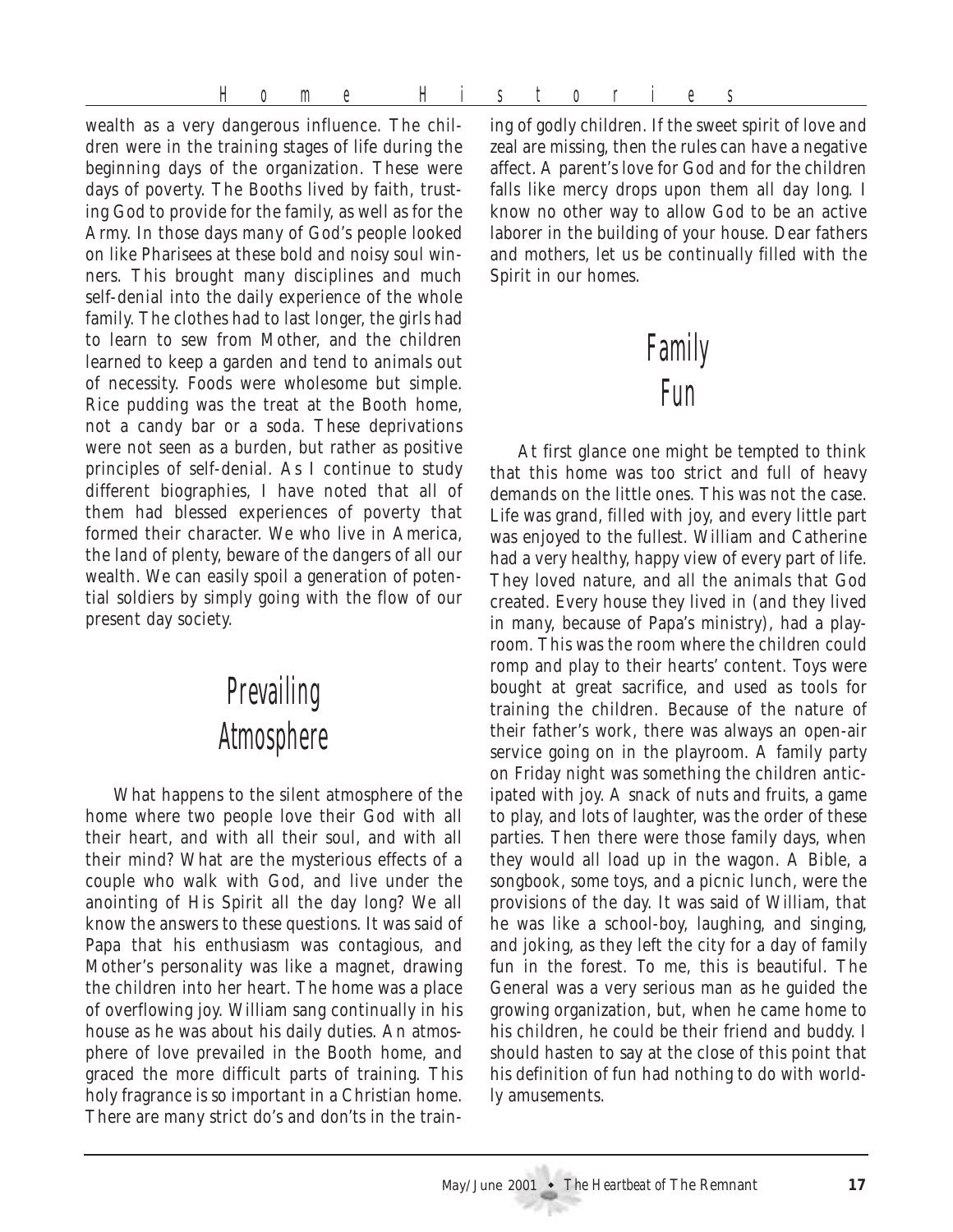# The Power of Marital Love

This is one of the most important aspects of their godly home, and carried more influence then most could imagine. They loved each other deeply, extravagantly, and at times fanatically. Their marital love began with a good foundation of godly courtship. The engagement was long, because the provider of the home was very poor. This made many inner struggles for William as you men can imagine. He felt he was not fit to take a wife. In their courtship days, they didn't see each other a lot as he was always away preaching somewhere. These separations only increased their love and devotion to one another. With this foundation, love continued to mature after marriage. It was clear to all who knew them that they loved and respected each other. The effects of this wonderful oneness upon the next generation can only be measured in eternity. The opposite is

are hurting, let us heal them at all cost.

There is much more that could be written about this Salvation Army home, but we have run out of space allotted for this article. There is much written already that is worthy of our meditations. William wrote a book on the home, Catherine's biographers recorded much about how she guided her home, and ever their daughter Catherine wrote a book on the home. All of this material is excellent reading, although I don't know how much of it is still in print. We have found an unusual home here, and I pray God to raise up so many like it that it becomes the norm, and not something special. William and Catherine had a great burden for Christian homes. Their whole life and ministry was filled with this foundation stone. It was in their heart, and they taught it to their children, who arose and taught to their children, that the generation to come might know the mighty works of God. Brethren, let us do likewise. May God grant us **a house that is on Fire.** ❏

also true. Nothing hurts the next generation like a troubled marriage.

When there is love at home it breeds security and trust in the children. When there is love at home, it makes obedience come so much easier for the child. Malachi 2 says "And wherefore made he them one? That he might seek a godly seed." If our marriages

*To the front! The cry is ringing To the front! Your place is there In the conflict men are wanted Men of hope, and faith, and prayer. Selfish ends shall claim no right From the battle's post to take us Fear shall vanish in the fight For triumphant God will make us.*

*To the front no more delaying Wounded spirits need thy care To the front the Lord obeying Stoop to help the dying there. Broken hearts and blighted hopes Slaves of sin and degradation Wait for thee in love to bring Holy peace and liberation*

#### *Chorus*

*No retreating, hell defeating Shoulder to shoulder we stand God, look down, with glory crown All our conquering band. Victory for me! Through the blood of Christ, my Savior Victory for me! Through the precious blood.*

--Herbert Booth's victory song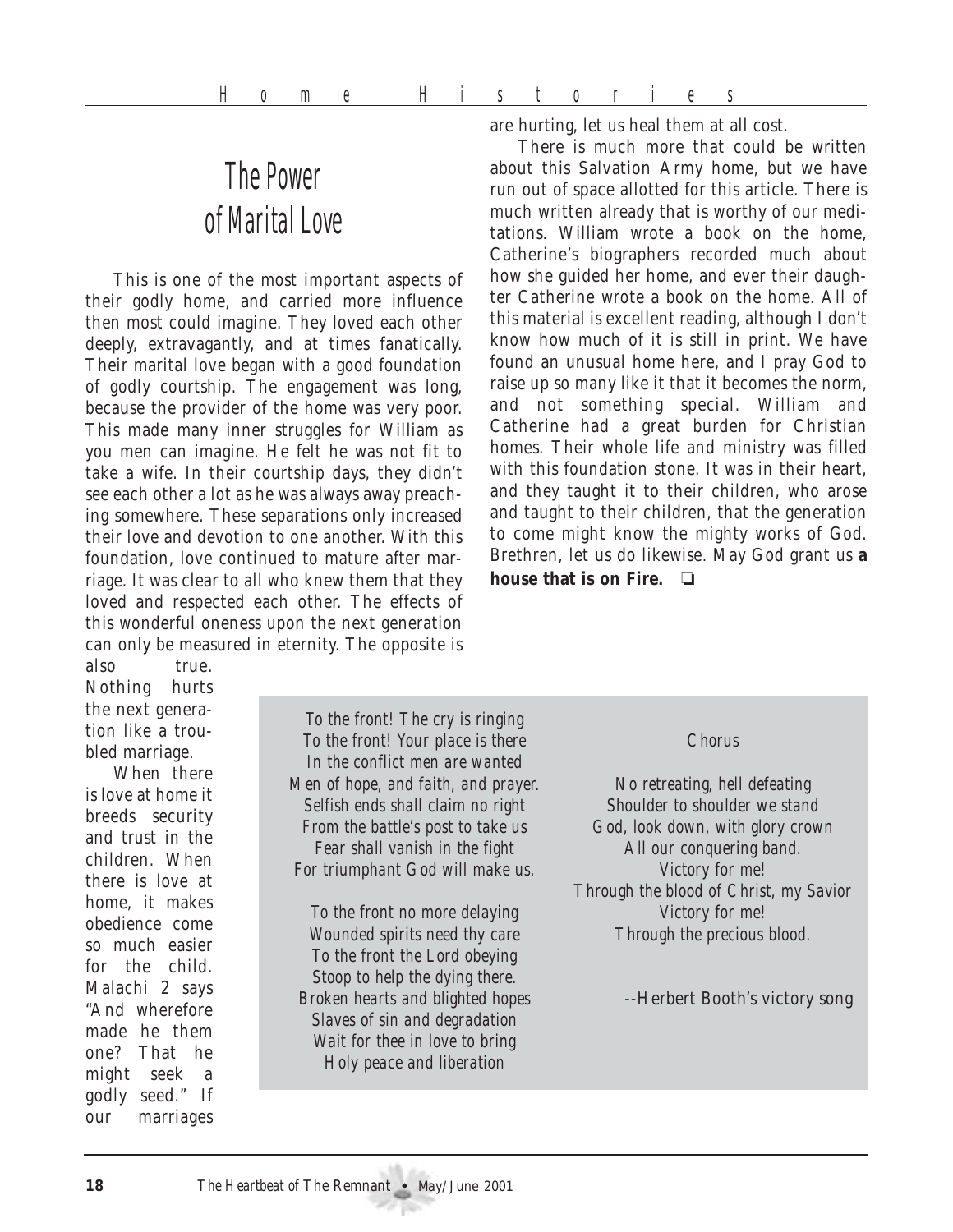# Sharpened Words for Little Ones

*Dear parents,*

*Welcome to Sharpened Words for Little Ones.*<br>This section of the Remnant is specially designed to help all the parents better fulfill *This section of the Remnant is specially designed to help all the parents better fulfill God's command to teach our children. You will notice that this*

*section is laid out in such a way that you can cut it out before the*

*children get to it. We have done this so that the fathers can use the ideas in family devotions. We have learned that the more you think like a teacher, the more you will become one. In other words, put on the mind of a teacher. These suggestions are given to help you do just that. In Isaiah 28:9-10 we have a beautiful instructive word for parents.*

*Whom shall he teach knowledge? and whom shall he make to understand doctrine? Them that are weaned from the milk, and drawn from the breasts. For precept must be upon precept, precept upon precept; Line must be upon line, line upon line; Here a little, and there a little....*

*These words describe so clearly the duties of parents concerning the word. How can we do this, unless we find ways to sharpen the word of God? We must break it down into a form that is easily understood by the little ones. They can receive it, or else God would not have told us to teach them even when they are very young.*

## *May the Lord make you a Teacher*

*--The editors*

## Current Events

Let me explain this one just a bit. Many times there are different current events that provide a teachable moment in family devotions. It could be anything—a presidential election, or some natural disaster-anything that draws us to a scriptural principle. I use these to make Bible applications to a real world. Maybe some foolish boys have been out smashing mailboxes; teach on it. Maybe the police found some young girls out late at night; find some verses and teach on that. Once you get alert to the opportunities that you have using current events, you will see them everywhere. Every generation of fathers and mothers must give practical applications of the word of God to the next generation. Each generation grows up in a different world than the previous one. This has never been so true as it is today. The world is changing so fast.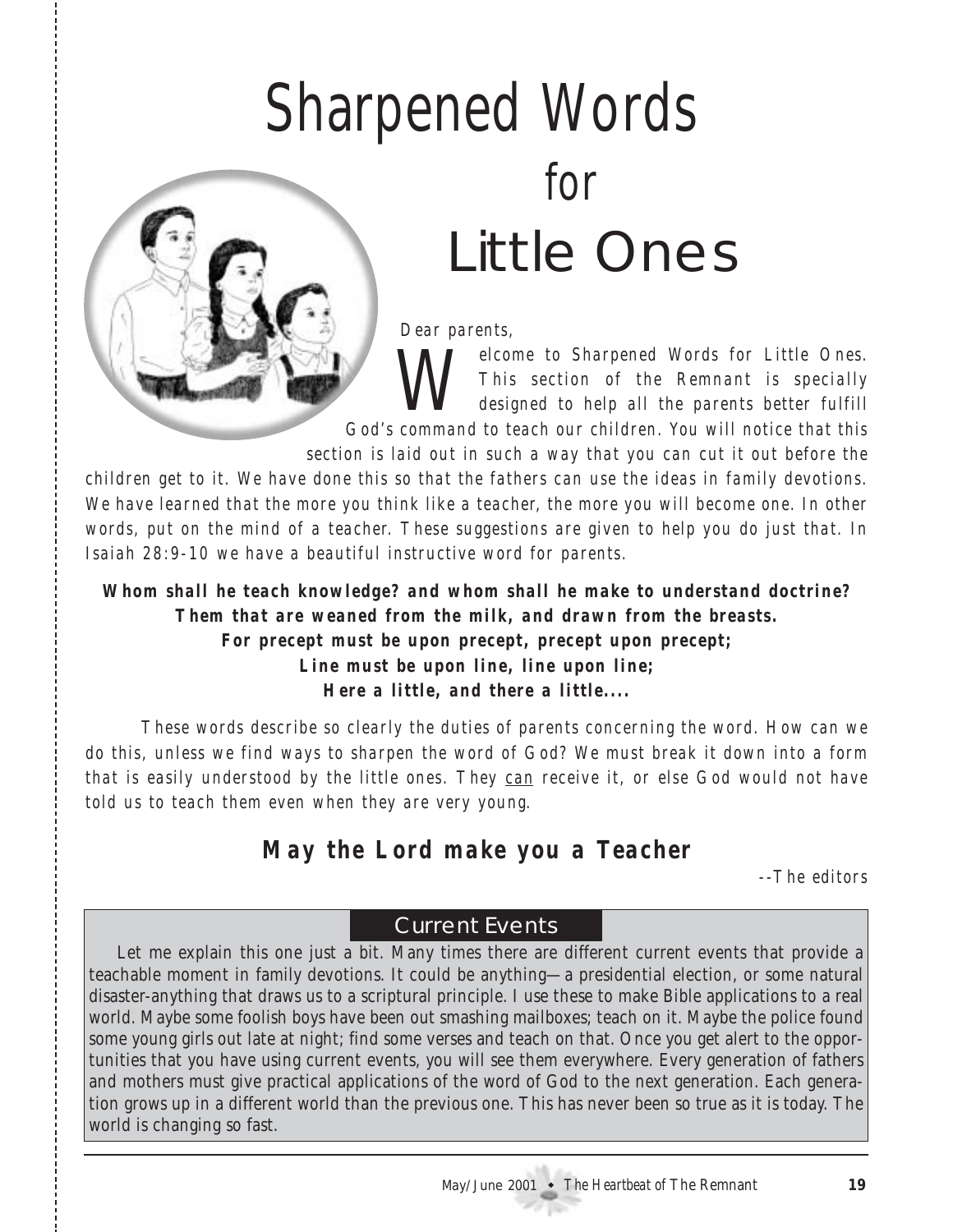### Beware of the Whisper

To get everyones attention, start out your devotional time whispering. Each time you call a song, or make a comment, do it in a whisper. Children are very familiar with whispering, but do not know the dangers that are hidden in it. Once you have their interest and curiosity engaged, open to the several verses in the Bible on this subject and read them. Most of them are warning signs of danger and evil. Telling and keeping secrets is taboo for children. At our house you never keep a secret from Mom and Dad. Secrets are usually told in a whisper; people change the tone of their voice when they are going to tell you something they don't want you to tell. When someone is going to tell you some story about someone else, they will usually lower their voice as they begin to tell you the evil report. Children can be taught to be alert to these dangers. Another danger with whispering is when they are trying to get you to sneak off and do something that you shouldn't do. Usually the person with the evil motive will lower the voice to a whisper. It is good at this time in your teaching, to give them some practical ways to stop what is happening, or how to get away from the situation. Your child needs some help in this, they are young. Remember, real life is a training ground for the little ones.

### Traveling the Road to Heaven

This is a good vacation devotion if you are near a small mountain where you can go on a hike or a climb. The children love this kind of family activity. This is teaching "by the way," according to Deuteronomy 6. In the morning, as you begin your vacation day, find several verses in the Bible that describe the Christian life as a journey, a race, and something hard. Hebrews 12 is a good one, as well as Matthew 7. After you have taught the principle to them, explain the plan for a family hike up the mountain. They will be very excited. Let them know ahead of time, that we want to learn some practical lessons about the Christian life while we climb the mountain. As you begin, tell the children that heaven is at the top of the mountain. The beautiful view at the top is a great reward. There are many relating points all along the way. I will leave them up to your imagination. You will meet other people who made it to the top. They will encourage you to keep going, even though you are tired, because the sight at the top is worth it. You will meet people who stopped short of the top, because it was too much for them. They will give you expressions that will be very teachable. When you get to the top (and you will get to the top, won't you?) spend a good amount of time gazing out over the beautiful sights, and talking about heaven.

### The Use of the Rod

After you have gathered the family and had a time of singing, when the children are expecting you to open your Bible and teach, rise up and leave the room for a moment. Return to the room with a rope, and whatever you use to spank your children. Grab one of the smaller children and tie them up really well on the floor, so they cannot get up. Have them try a few times. Open your Bible to Proverbs. "Foolishness is bound in the heart of a child, but the rod of correction will drive it far from him." Take some time and talk about the results of this foolishness, and the misery of needing to be free from it. All the children will relate to this misery if they are honest. Describe the freedom that comes when the foolishness is driven away and move into a teaching on the blessings of getting a spanking. This may seem odd to you at first, but you can train the children to love and appreciate a spanking and the benefits that come from them. This is the time to do it, when no one is getting one. You can enlighten their heart's understanding so that they will begin to perceive when they need correction. Hold the rod in your hand so they can see it while you speak of it in positive tones. Emphasize that other forms of punishment will not do what a spanking will do. List some of them, such as strong words, standing in the corner, etc. If you want to really end on a meaningful note for the one that is still tied up, ask the children how do we get this child free from his present bondage. They will probably say spank him. This will get a laugh out of most except the one on the floor.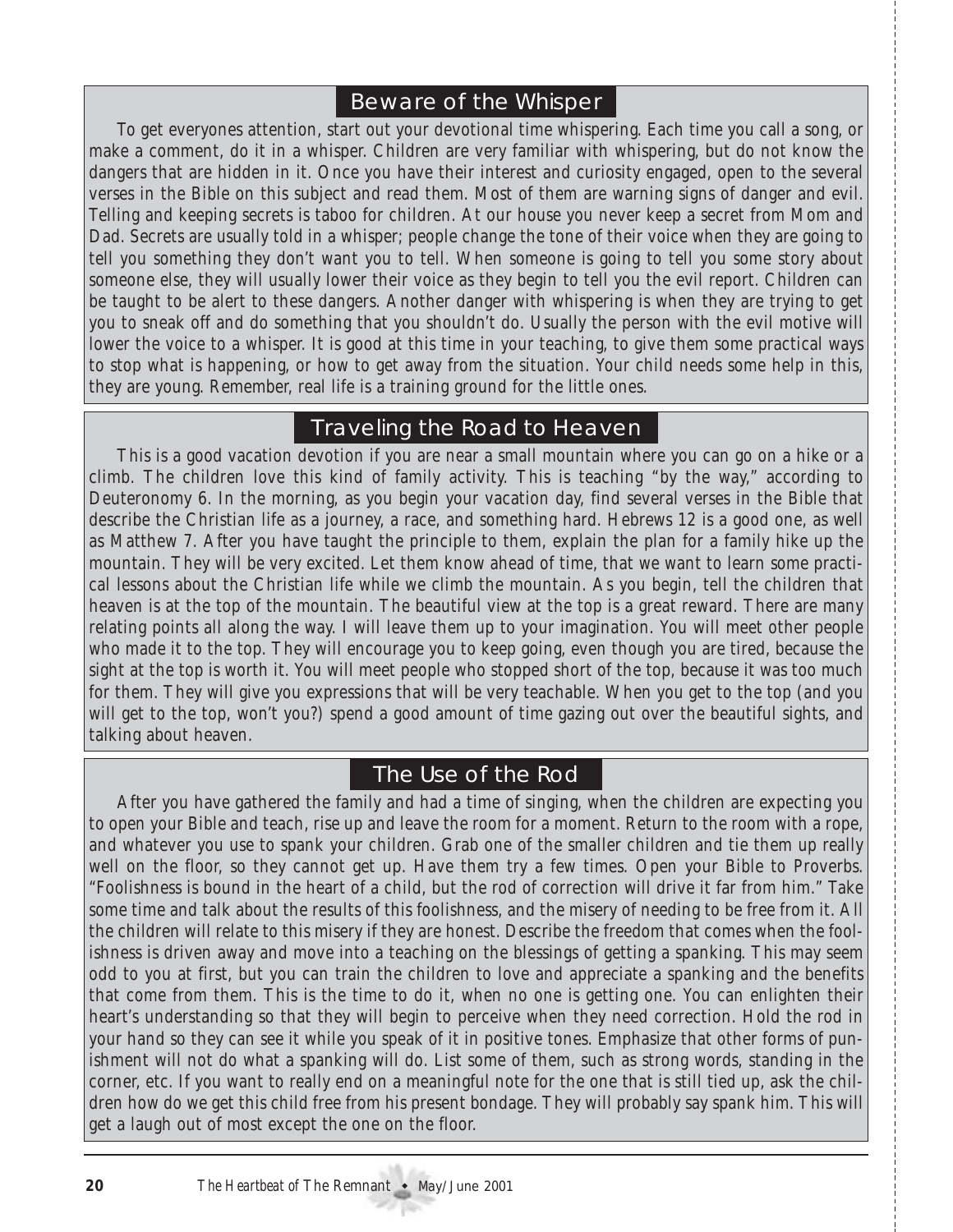# A Spiritual Exercise

GOD'S FAST

*by Byron Benefield*

Do we really want revival?<br>Do we want our prayers<br>answered? Do we under-Do we want our prayers answered? Do we understand or know what fasting is or is about? Are we doers of The Word or just hearers only? Or do we just boast about what we don't do when we fast? Look at this scripture and you will find the answers to these questions. You will see what a true fast is. And you will see how to have revival, which is the manifest presence of God in our lives, and when it comes, it will be undeniable that God is with us.

### **Isaiah 58:1-14**

*Cry aloud, spare not, lift up thy voice like a trumpet, and shew my people their transgression, and the house of Jacob their sins.*

*Yet they seek me daily, and delight to know my ways, as a nation that did righteousness, and forsook not the ordinance of their God: they ask of me the ordinances of justice; they take delight in approaching to God.*

*Wherefore have we fasted, say they, and thou seest not? Wherefore*

*have we afflicted our soul, and thou takest no knowledge?*

*Behold, in the day of your fast ye find pleasure, and exact all your labours.* (They do not have the spirit of fasting—they continue on with daily duties.) *Behold, ye fast for strife and debate, and to smite with the fist of wickedness: ye shall not fast as ye do this day, to make your voice to be heard on high.* (They boast and compare themselves among themselves and say, "Look at me. I'm more spiritual then you are.")

*Is it such a fast that I have chosen? A day for a man to afflict his soul? Is it to bow down his head as a bulrush, and to spread sackcloth and ashes under him? Wilt thou call this a fast, and an acceptable day to the Lord?"* (The question has an obvious tone—No!! Obedience is better than sacrifice! His fast that He chooses will tear down evil strongholds, take away heavy burdens [His yoke is easy and burden is light], set those that are bound free, and break every yoke that is pulling them in the wrong direction.)

*Is not this the fast that I have chosen? To loose the bands of wickedness, to undo the heavy burdens, and to let the oppressed go free, and that ye break every yoke?* (See vs. 7-14 for the answer. This is the fast! It's what we do, not what we don't do, that is considered a fast acceptable to God. We must obey Him! He said whatever we do to others we have done it to him.)

*Is it not to deal thy bread to the hungry, and that thou bring the poor that are cast out to thy house? When thou seest the naked, that thou cover him; and that thou hide not thyself from thine own flesh?*

*Then shall thy light break forth as the morning, and thine health shall spring forth speedily: and thy righteousness shall go before thee; the glory of the LORD shall be thy rereward.* (Then our light will shine and people will see Christ in us, see our good works and glorify God. His Spirit will follow with signs and wonders confirming His Word and guarding us and His ministry with His glory.)

*Then shalt thou call, and the LORD shall answer; thou shalt cry, and he shall say, Here I am.* (He will answer our prayers). *If thou take away from the midst of thee the yoke, the putting forth of the finger, and speaking vanity;*

*continued on page 26*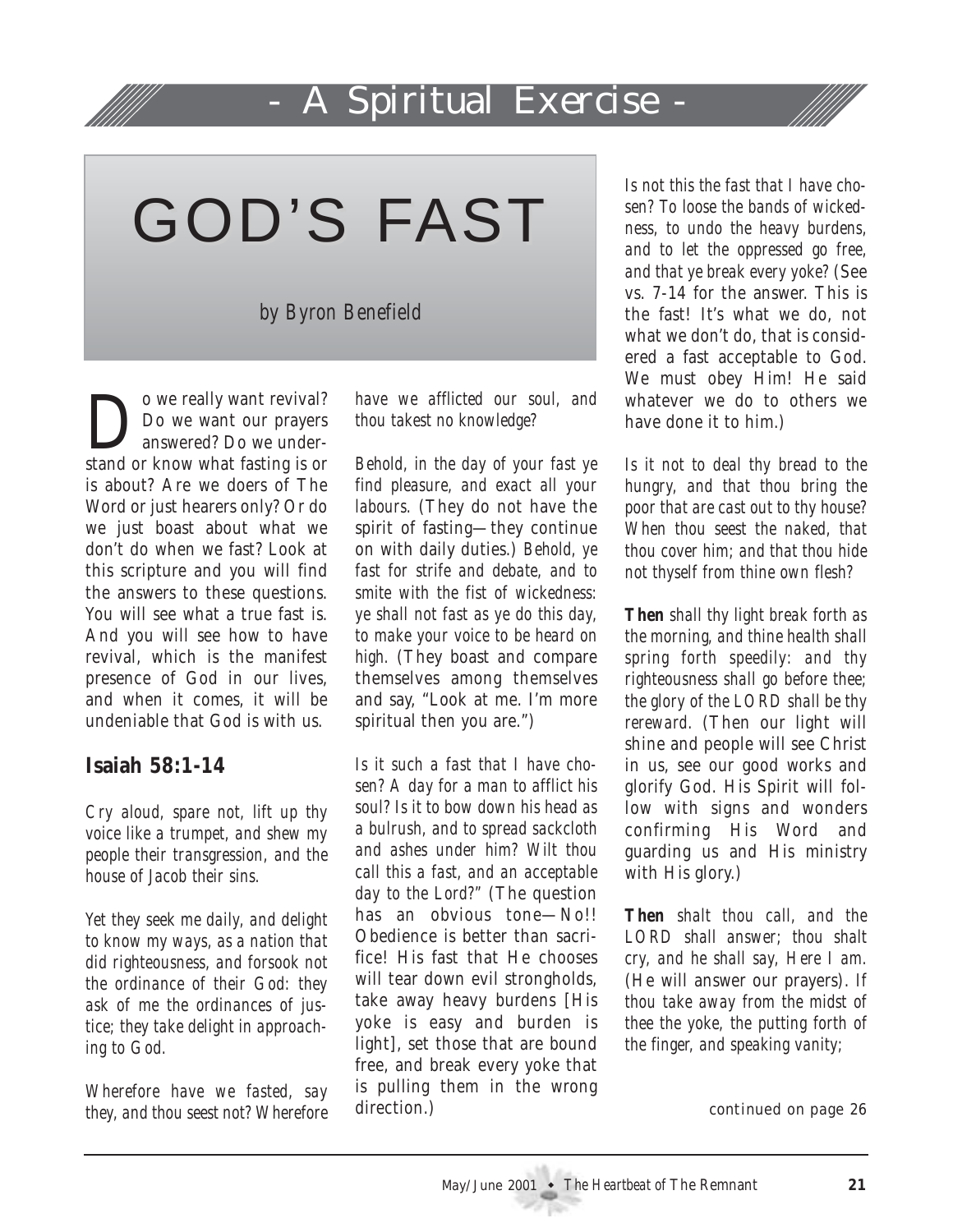If ... Then

IF ye will obey my voice indeed, and keep my covenant, THEN ye shall be a peculiar treasure unto me above all people.

IF thou shalt hearken unto the voice of the LORD thy God, THEN all these blessings shall come on thee, and overtake thee.

IF ye forsake the LORD, and serve strange gods, THEN he will turn and do you hurt, and consume you, after that he hath done you good.

...Solomon, know the God of your father, serve him with a perfect heart.  ${\rm IF}$  thou seek him, THEN he will be found of thee, but IF thou forsake him, THEN he will cast thee off forever.

IF my people, shall humble themselves, and pray, and seek my face, and turn from their wicked ways; THEN will I hear from heaven, and will forgive their sin, and will heal their land.

IF I regard iniquity in my heart, THEN the Lord will not hear me.

MY SON. IF thou wilt receive my words, and hide my commandments with thee; IF thou incline thine ear unto wisdom, and apply thine heart to understanding; Yea, IF thou criest after knowledge, and liftest up thy voice for understanding; IF thou seekest her as silver, and searchest for her as for hid treasures, THEN shalt thou understand the fear of the LORD, and find the knowledge of God.

IF a man keep my sayings, THEN he shall never taste of death.

IF a man love me, he will keep my words: THEN my Father will love him, and we will come unto him, and make our abode with him.

IF a man abide not in me, THEN he is cast forth as a branch, and is withered; and they are burned. IF ye abide in me and my words abide in you, THEN ye shall ask what ye will, and it shall be done unto you. If ye keep my commandments, THEN ye shall abide in my love. If ye do whatsoever I command you, THEN ye are my friends.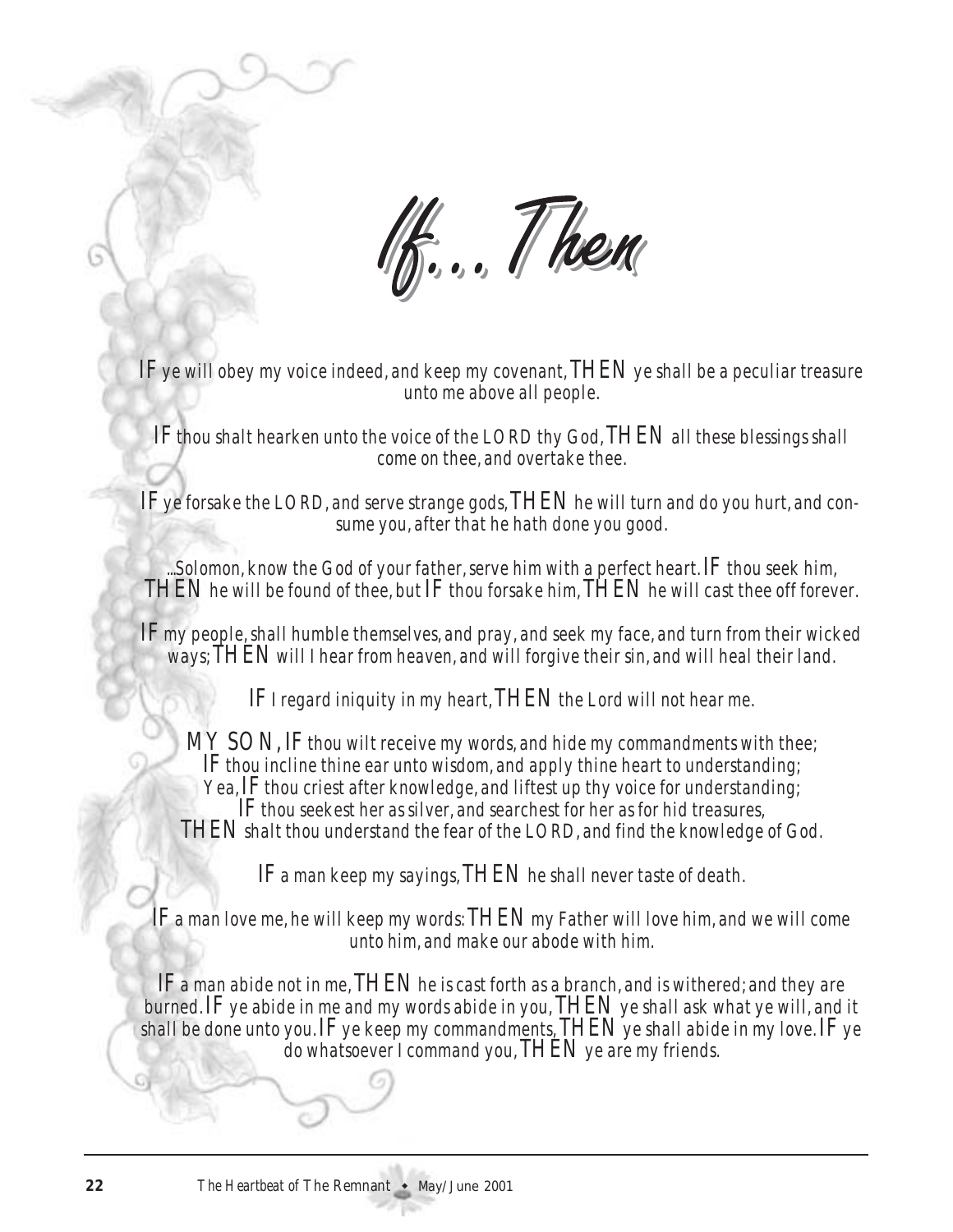For IF ye live after the flesh,  $THEN$  ye shall die: but IF ye through the Spirit do mortify the deeds of the body, THEN ye shall live. For as many as are led by the Spirit of God, they are the sons of God.

IF any man love not the Lord Jesus Christ, THEN, let him be Anathema, Maranatha.

IF ye walk in the Spirit, THEN ye shall not fulfil the lust of the flesh. IF ye be led of the Spirit, THEN ye are not under the law.

IF ye continue in the faith grounded and settled, and be not moved away from the hope of the gospel, THEN he will present you holy and unblameable and unreproveable in his sight.

IF a man therefore purge himself from iniquity, THEN he shall be a vessel unto honour, sanctified, and meet for the master's use, and prepared unto every good work.

IF we hold fast the confidence and the rejoicing of the hope firm unto the end, THEN we are Christ's house. IF we hold the beginning of our confidence stedfast unto the end, THEN we are made partakers of Christ.

IF we sin wilfully after that we have received the knowledge of the truth, THEN there remaineth no more sacrifice for sins,

IF we walk in the light, as he is in the light, THEN we have fellowship one with another, and the blood of Jesus Christ his Son cleanseth us from all sin. IF we confess our sins, THEN he is faithful and just to forgive us our sins, and to cleanse us from all unrighteousness.

Beloved, IF our heart condemn us not, THEN have we confidence toward God. And THEN whatsoever we ask, we receive of him, because we keep his commandments, and do those things that are pleasing in his sight.

IF we love one another, THEN God dwelleth in us, and his love is perfected in us.

IF therefore thou shalt not watch, THEN I will come on thee as a thief, and thou shalt not know what hour I will come upon thee.

Behold, I stand at the door, and knock: IF any man, hear my voice, and open the door, THEN I will come in to him, and will sup with him and he with me.

IF any man shall add unto these things, THEN God shall add unto him the plagues that are written in this book, And  $\bf{F}$  any man shall take away from the words of the book of this prophecy, THEN God shall take away his part out of the book of life, and out of the holy city, and from the things which are written in this book.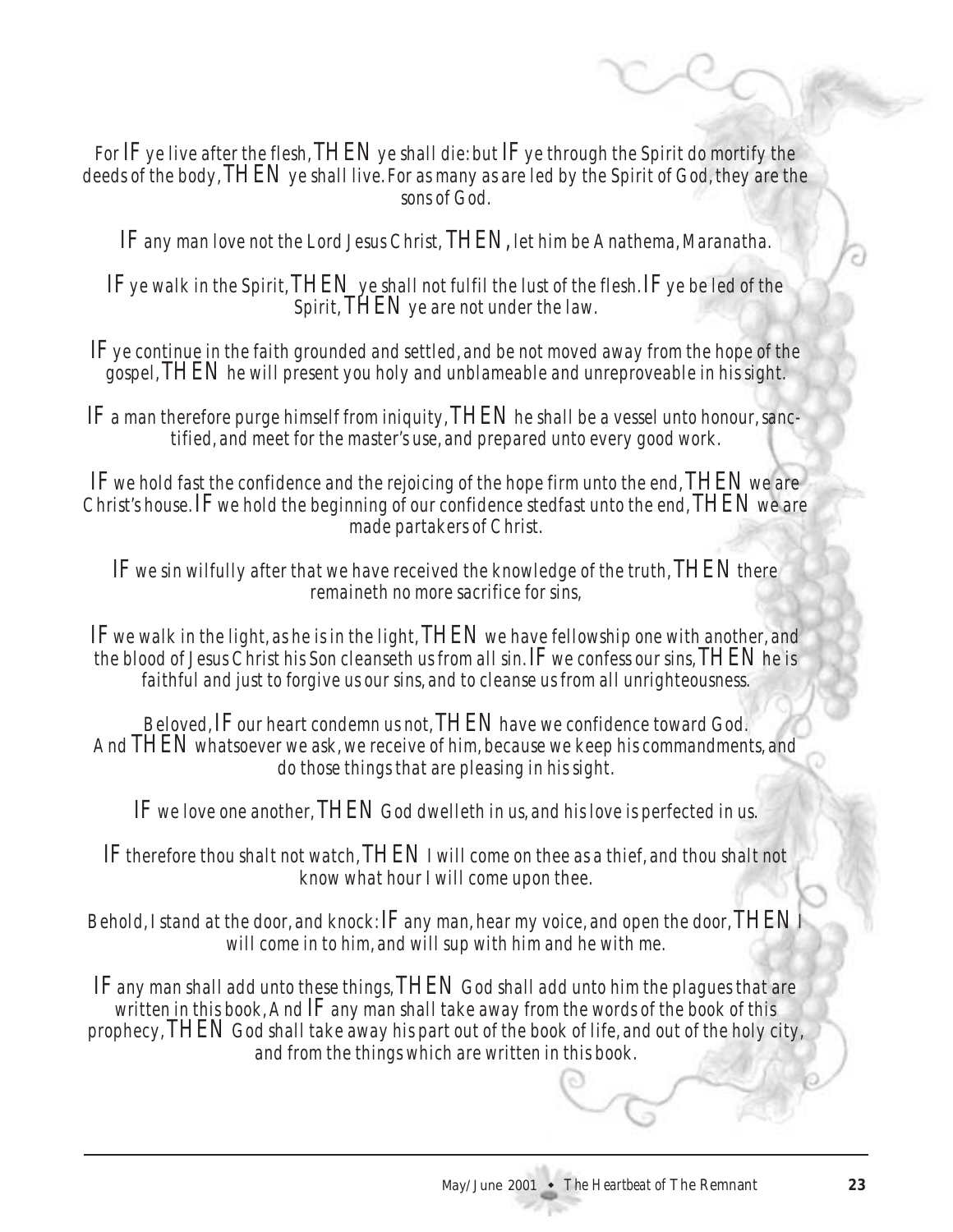# **Charity Gospel Tape Ministry & The Heartbeat of The Remnant** *Quarterly Financial Report*

January – March 2001





Dear Brothers and Sisters,

Below, you will find the quarterly financial records for the Tape Ministry and the Remnant. The bottom line needs a little explanation. There are two reasons for the large negative balance. First of all, we have changed the way we produce the Godly Home Series. The continued increase in demand for this set has been a real challenge to the workers that produce the tapes. Because of this, we sought for other ways to meet this rising demand. We found a place that would produce them for us at just a little more than what we have to pay. However, we must order them a thousand sets at a time. Then we must also pay for them when we receive them. This was a large expense all at once. The second reason has to do with the tape set albums. We ordered a very large quantity of these, at a sizeable discount. This also had to be paid up front, thus, another large negative balance.

We are committed to keep these ministries functioning on a freewill basis. This has its challenges at times, I'm sure you can imagine. We get so many positive, grateful responses from people who have been touched and changed, who didn't have the money, that the other approach is not an option. To those who do help us financially, Thank You again. Your labors are not in vain. In my twentyfive years of ministry I have never seen a more fruitful ministry than the tapes, and the other ministries that have flowed out from the tapes. The letters never cease to slow down. Letters of beautiful testimony, "God changed my life through a tape", or, "God changed my life through an article that I received."

## **God Bless You All!**

*--Bro. Denny*

#### **01/01/01 Beginning Balance . . . . . . .\$1,294.00**

#### **Receipts**

| Tape Ministry Donations \$36,875.33       |  |
|-------------------------------------------|--|
| Remnant Subscription Donations \$4,753.37 |  |
| Total Receipts \$41,628.70                |  |

#### **Disbursements**

| UPS & Postage \$6,431.46                 |  |
|------------------------------------------|--|
| Tapes & Albums \$41,107.78               |  |
| Computer/Equipment/Supplies \$1,696.16   |  |
| Equipment Maint & Repairs \$1,055.36     |  |
|                                          |  |
|                                          |  |
|                                          |  |
| Payroll Expense \$5,675.00               |  |
| Books & Catalogs \$519.00                |  |
| Remnant Publishing & Mailing \$10,906.56 |  |
| Total Disbursements \$69,438.47          |  |
|                                          |  |
| 03/31/00 Ending Balance  \$26,515.77     |  |
|                                          |  |
| Difference \$27,809.77                   |  |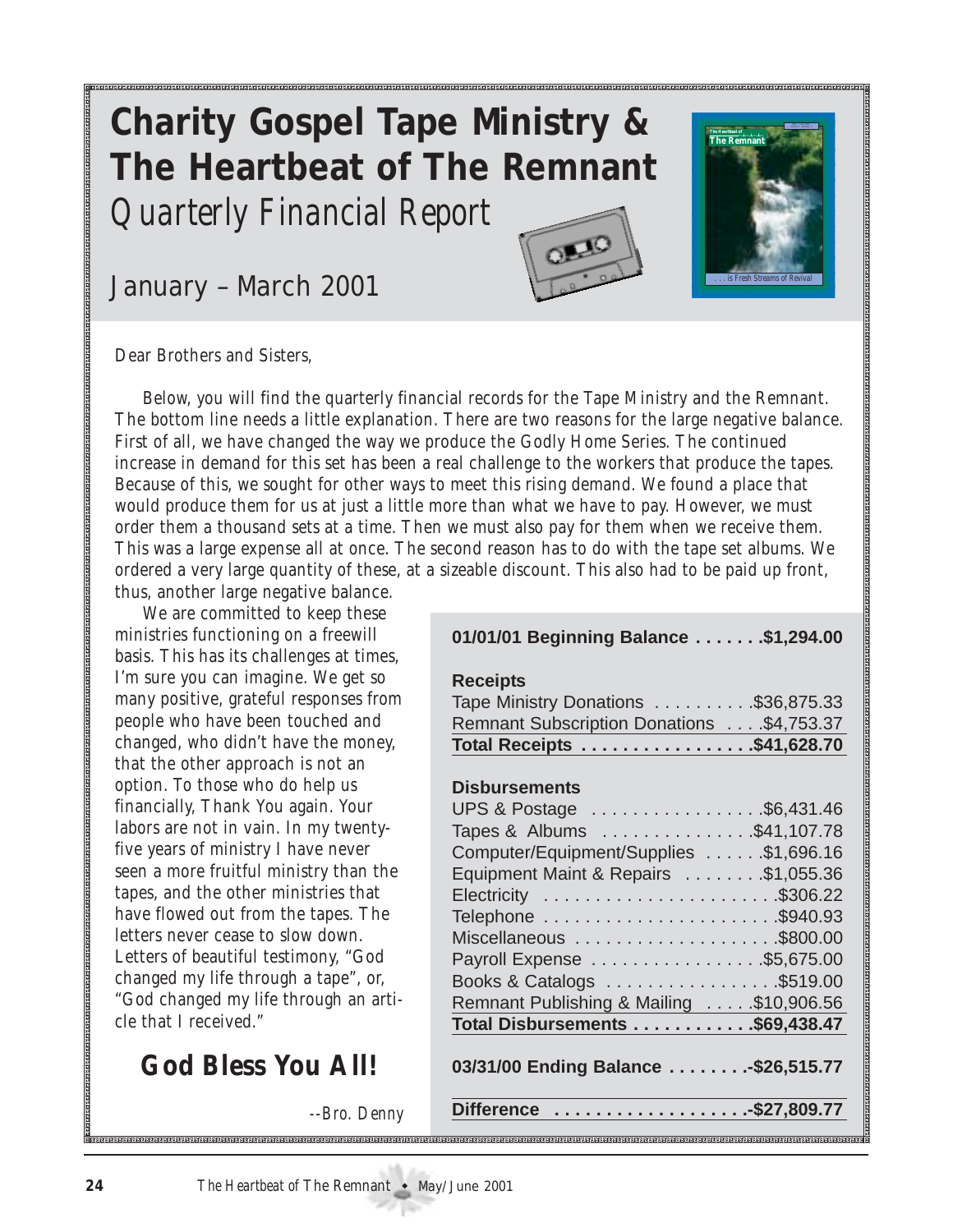# Children or Kids

*by Lance Hollingshead*





I an age when the youth of<br>the world are being exploited<br>and targeted, abused and<br>neglected I would like to shall n an age when the youth of the world are being exploited neglected, I would like to challenge us to speak as the oracles of God. (I Peter 4:11) Our Lord Jesus said He did nothing except that which He saw the Father do. (John 5)

I read on a cover of *LIFE Magazine* recently, "**Kids Rule,**

**Women Lead the Way**." Isaiah 3:12 says, "As for my people, children are their oppressors, and women rule over them." Isaiah 3:4-5 seems to point towards these days in which we live.

The challenge—**don't use the world's terminology of kids to demean our children.**

"Who cares?" you might say. "It's not that big of a deal."

"Everyone says it."

We, as God's church, should respond, "Does God care? He's not just everyone. What does the Word of God say?" Does God call children, or your child, a kid?

There's only one place to look! Maybe we have been looking in the wrong places and listening to the wrong everyone.

Please bear with me as I share what I have discovered.

Does God care? Are words a big deal with God?

Genesis, the first chapter, records that "God said," (creating life) eleven times, and seven of those times after "He said," He saw what He created with His words was good. In eleven of thirty-one verses God said (used) words to produce life that was good.

God said to Adam in Genesis 2:16-17, "Do not," but Adam did, and death was the result. The psalmist confirms the creative power of God's words.

*"He spake and it was done, he commanded, and it stood fast." (Psalm 33:9)*

*"Death and life are in the power of the tongue: and they that love it will eat the fruit thereof." (Proverbs 18:21)*

Jesus declares in the Gospels we will give an account for every idle word. The Greek renders *idle* as: inactive, lazy, useless.

What God said (created) in Genesis 1, He then saw that it was good. We might say kids, but we are speaking an inactive word and we see an unfruitful result. We have cheapened their value, and the results are clearly seen.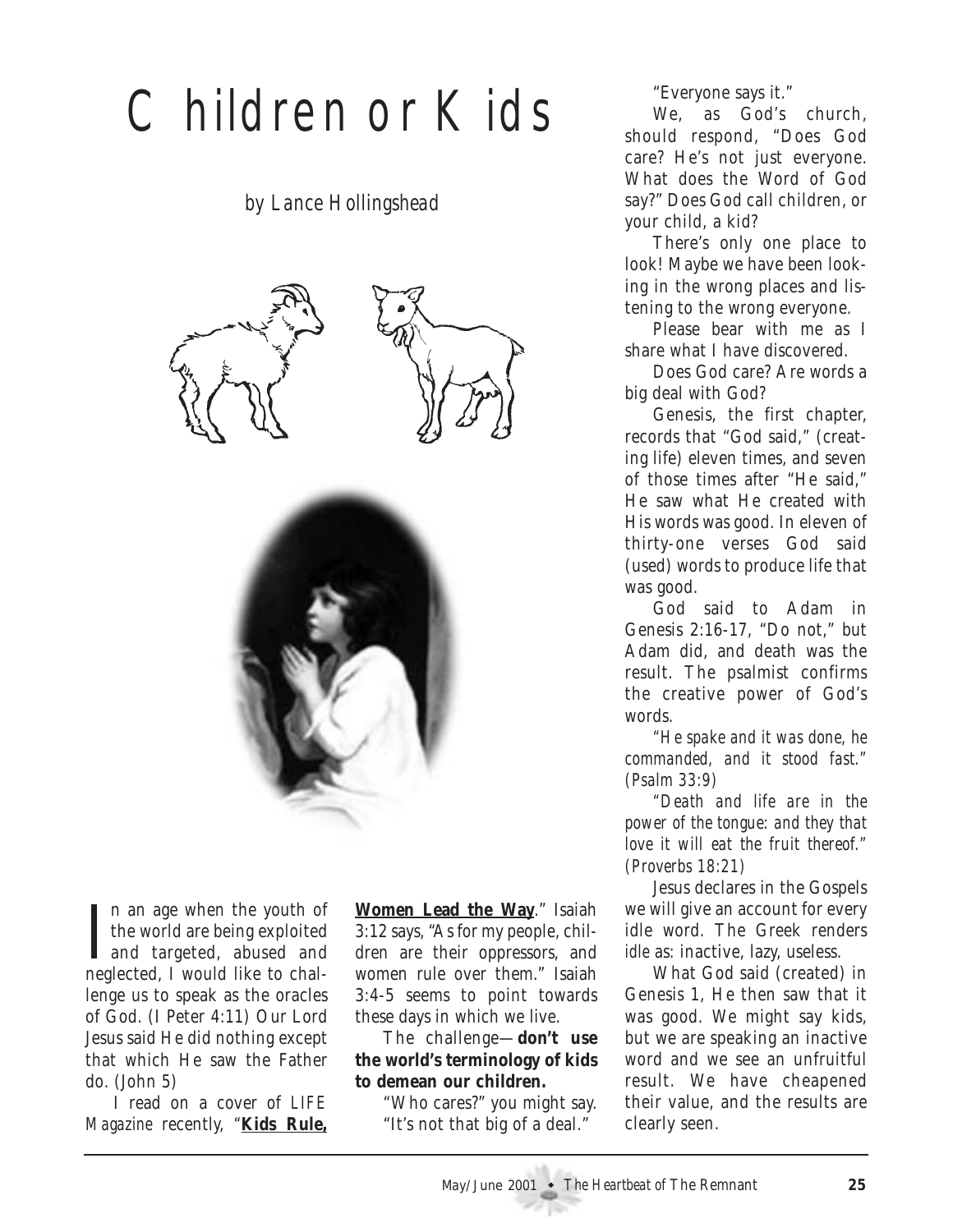So, does God care? What the Word shows!

Remember, we are looking at this from God's use of words and how He chose to apply them as the loving Creator. We are not listening to the counsel of the ungodly.

- Definition of *kid* (*Strongs Concordance*): Shaggy, he goat, by analogy a fawn, devil, satyr, hairy.
- *Kid* is used in 43 verses. *Kids* is used in 11 verses.
- The word that *kid* comes from means: to storm, shiver, fear, she goat, hardened, impudent
- The use of a kid was for a sacrificial offering to pay for sin, and as an object of food to eat.

• *Ungers Bible Dictionary* points out: *Goats were less chosen because they were of a lesser value than sheep. Comparatively worthless, when compared in Matthew 25:32-33.*

Now let's look at *Child* and *Children*.

- *Child*, in the Hebrew: a boy, a lad, become pregnant, offspring, fruit, son, a son as a builder of the family name. A boy or girl from the age of infancy to adolescence.
- Greek: a child of either sex. half grown boy or girl, immature.

So, according to the Word of God, by which He spoke the worlds into existence, a *kid* is a goat used as payment for sin, and a source of food. A *child* is something born, the offspring of the act of knowing, the age of infancy to adolescence, a boy or girl.

So, according to God's Word, when we call our children *kids*, we are speaking an inactive, useless word.

### **The Church's Role**

God, the Holy One of Israel, put the Jewish nation in the midst of all the heathen nations as the bearer of truth, the plumbline for all that is right and good. As the church, we are called to the same.

May we as the church, members of Christ, strive to be less friendly with the world and be the friends of God. ❏

*continued from page 21,* God's Fast *by Byron Benefield*

*And if thou draw out thy soul to the hungry, and satisfy the afflicted soul; then shall thy light rise in obscurity, and thy darkness be as the noonday:*

*And the LORD shall guide thee continually, and satisfy thy soul in drought, and make fat thy bones: and thou shalt be like a watered garden, and like a spring of water, whose waters fail not.*

*And they that shall be of thee shall build the old waste places: thou shalt raise up the foundations of* *many generations; and thou shalt be called, The repairer of the breach, The restorer of paths to dwell in.*

*If thou turn away thy foot from the sabbath, from doing thy pleasure on my holy day; and call the sabbath a delight, the holy of the Lord, honourable; and shalt honour him, not doing thine own ways, nor finding thine own pleasure, nor speaking thine own words:*

*Then shalt thou delight thyself in the LORD; and 1 will cause thee* *to ride upon the high places of the earth, and feed thee with the heritage of Jacob thy father: for the mouth of the LORD hath spoken it.* (Then we will see revival!!)

I pray that God will burn this word into our hearts, cause us to walk in obedience, and revive us from our sleep, and visit us with His presence.  $\Box$ 

> *Byron Benefield 9521 Broadus Rd. Moss Point, MS 39562*

**MARK YOUR CALENDARS! CALENDARS!**

Youth Bible School 2001 at Charity Christian Fellowship **November 5-11, 2001** *More information later*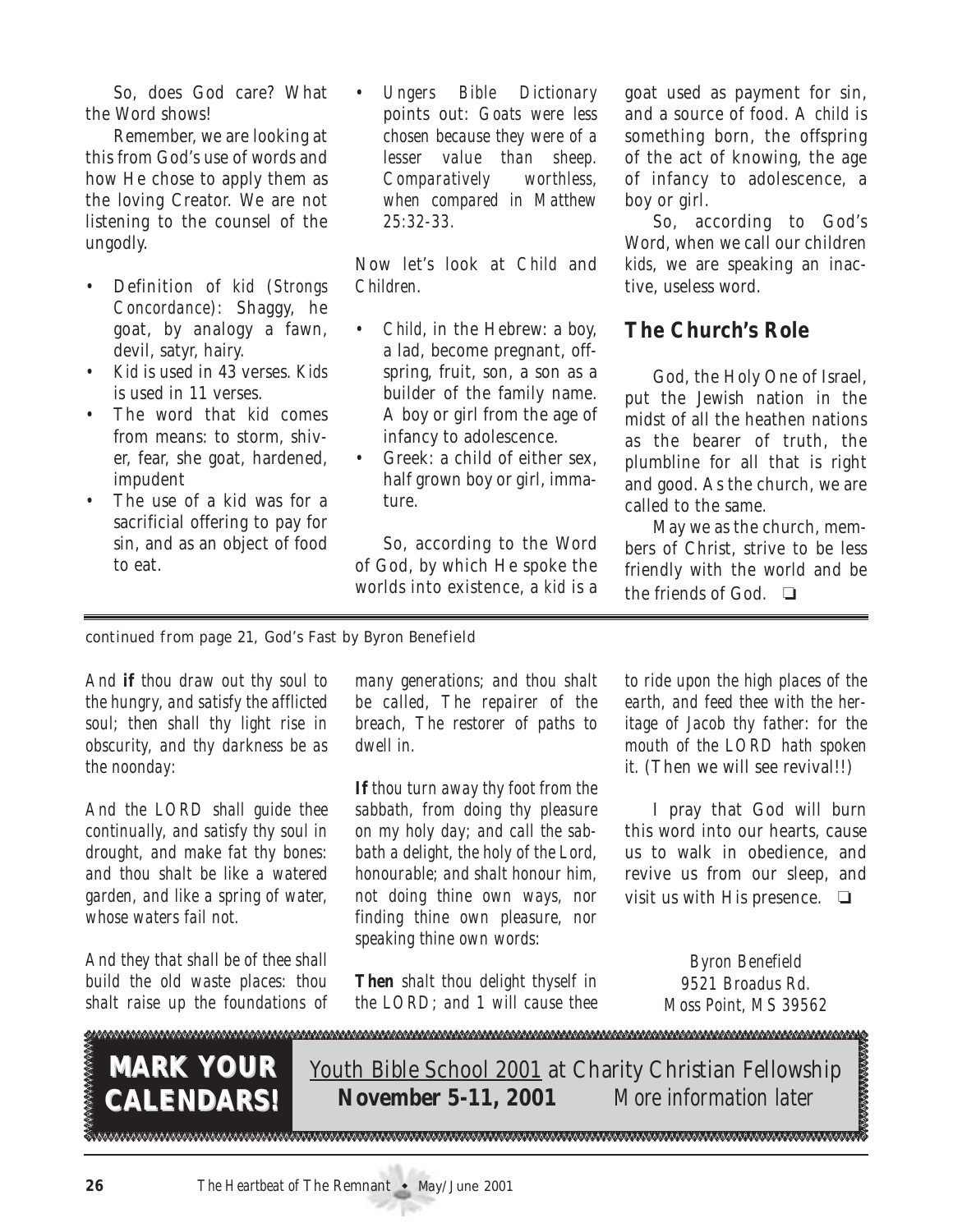

# *Ministering to Grieving Saints*

*by Andrew Weaver*

We live in a world where death and grief<br>are inevitable realities, and so we are all<br>confronted at times with the helpless are inevitable realities, and so we are all confronted at times with the helpless feeling of wanting to comfort those who are grieving, but being unsure of the right way to do it. Naturally, those Christians who have passed through this valley of sorrow are the ones best qualified to teach us how to 'weep with those that weep'. Therefore this article is simply a compilation of the insights shared by different believers who have been comforted by the compassion of their brothers and sisters. My sincere thanks to each person who was willing to look back at their grief and share this wisdom so that we may all learn how to more effectively comfort the brokenhearted. This information was drawn from a sister's meeting held at Charity Christian Fellowship where the subject of comforting the bereaved was addressed.

It is important to understand that grieving is a deeply personal experience, and different people will express grief in different ways. Naturally then, there is no ironclad set of rules for comforting those in grief. There are, however, some basic principles we can learn about grief that will help us avoid unknowingly adding to a grieving believer's pain.

Most people described an initial period of numbness and shock after the death of a loved one. The mind is overwhelmed with one consuming thought, and it seems impossible to think of anything else. During this time, the simple presence of those who were close to them was the most meaningful comfort. Crowds of people would be overwhelming at this point, but the presence of close friends can be a healing comfort. If you have already been close to someone before they faced tragedy, at least offer your presence, prayers, and love during their grief.

Avoid asking questions during this period, especially about the death or tragedy they are dealing with. Many people found that a simple question seemed impossible to answer because the mind was frozen by shock. In addition, asking questions about details of the death force the grieving person to relive the emotions of those moments. If you are comforting a grieving saint in the first hours or days of grief, be sensitive about the turmoil in their mind. Instead of asking ques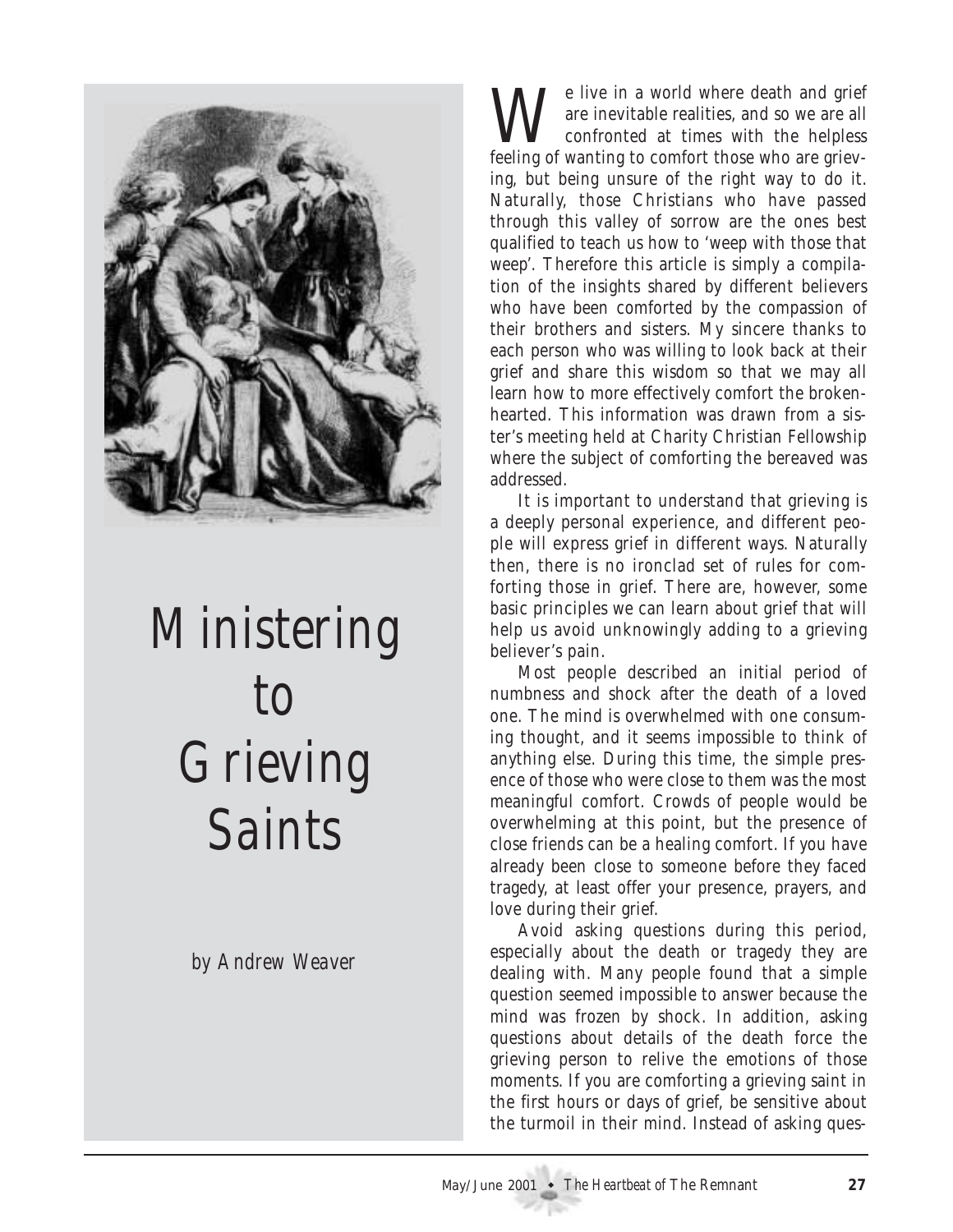tions, offer simple, positive statements of love and compassion. Be available to do everyday, practical things for the grieving believer. Maybe someone needs to take responsibility for chores, or cleaning the house, or providing a meal, or simply loving and caring for the younger children.

Be sensitive to the desires of those who are grieving. Maybe they want to deal with their grief by surrounding themselves with people. On the other hand, some people prefer to grieve alone. Maybe the person wants to talk about memories of the person who has passed on, or maybe they prefer not to at certain times. Find out what your grieving brother or sister wants, and respect those desires.

If the person you wish to comfort has lost his/her spouse, be aware of the pain and loss they are feeling, and be sensitive to that when you are in their presence. This is not a time for you and your spouse to openly express your affection for each other. The person in grief does not need that painful reminder that he/she no longer has the option of reaching for a spouse's loving hand, nor giving or receiving affection.

After the initial shock there is often an extended period of painful reality when the finality of death settles in for the grieving person. Daily life must somehow continue, even though the magnitude of their loss is fully beginning to dawn on them, and life seems more difficult than ever. Furthermore, the words of comfort and the encouraging cards are beginning to dwindle as most people move on with their own lives and slowly forget the silent grief still being experienced by someone they love. Your continued love and encouragement are very important, especially on occasions such as the birthday of the deceased person, or the first anniversary with one partner gone. It will take a deliberate choice and effort on your part to provide the needed comfort after other people have begun to forget, but your compassion will be more needed than ever.

There is no need to try to explain God's purposes to those in grief. If you want to offer words of comfort, share something simple from your heart. No one knows the heart of God anyway, and our surmising does no good. For example, parents who have lost young children are sometimes 'comforted' with the words, "Maybe the Lord knew that he/she would grow up to be an unbeliever, and so it's His mercy to take them now." Again, we do not know the mind of God, so we have no idea whether this is true, but such words offer no comfort to the grieving parents. They have no memories of an unbeliever, but rather of a sweet, innocent child. A simple "I love you and am praying for you" means much more than speculation about God's possible purposes and will.

Many people also found it difficult when they were reminded that there was now a better reason to desire heaven since they had a loved one there. While this is true, a believer's true motivation for desiring heaven is the hope of seeing the Lord Jesus Christ face to face. Don't make a grieving person feel guilty by suggesting that heaven's greatest attraction is the presence of a spouse, child, or friend.

Again, we must remember that every situation is unique, and different people respond to grief differently. Don't apply the suggestions in this article as one-size-fits-all rules. Just be real in sharing the grief of those whom you love, and always seek to have the mind of Christ, Who was sent to bind up the brokenhearted. ❏

> *"After the initial shock there is often an extended period of painful reality when the finality of death settles in for the grieving person... the words of comfort and the encouraging cards are beginning to dwindle as most people move on with their own lives and slowly forget the silent grief still being experienced by someone they love. Your continued love and encouragement are very important...."*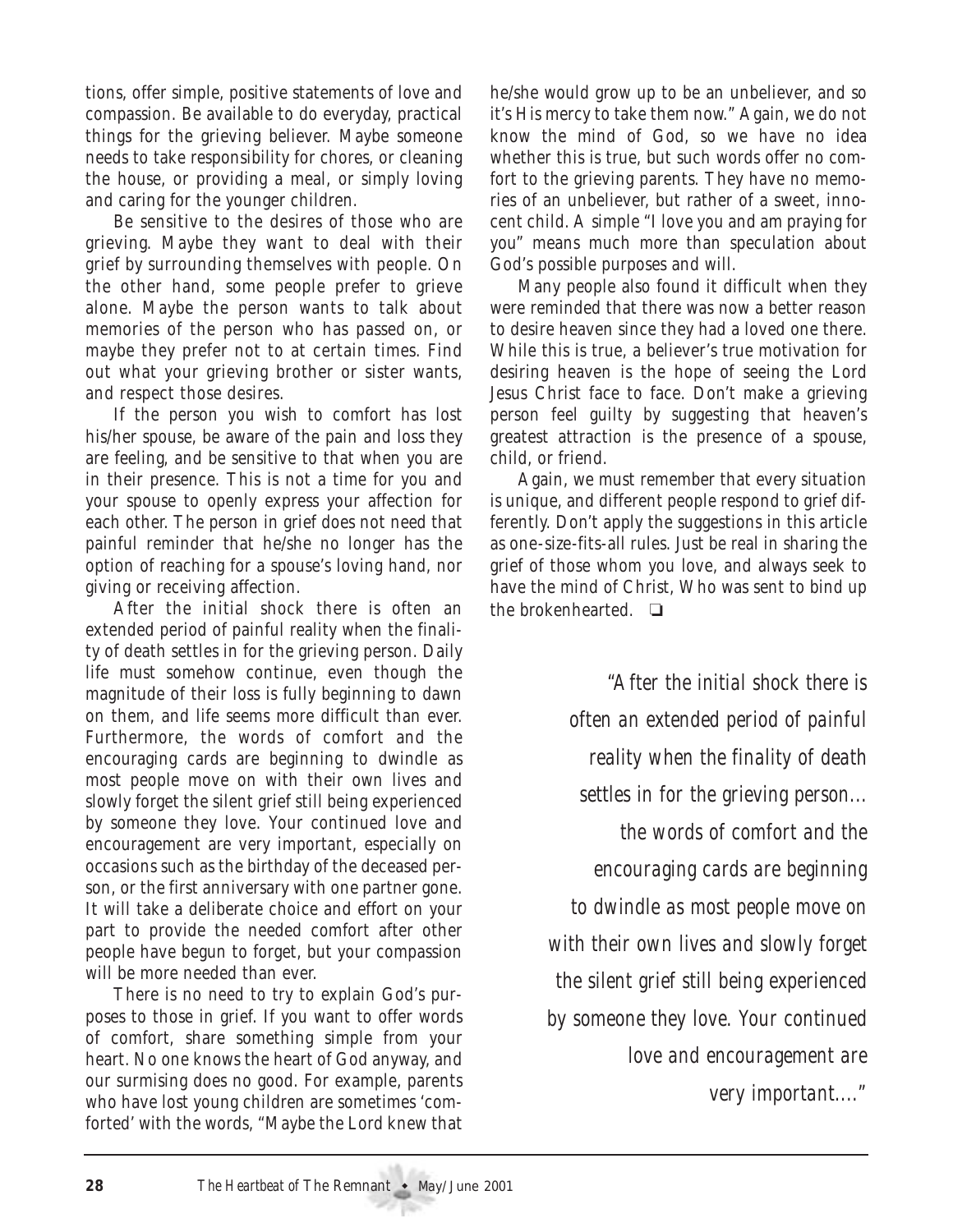*of God's many folded grace working in our many folded lives.*

*Welcome to The Blessing Corner. We never get tired of hearing the testimonies*<br>As we pondered Shannon's life, we marvel at the mercy of God, drawing<br>ing, and even spanking, to bring a sinner to himself. There are error<br>to *As we pondered Shannon's life, we marvel at the mercy of God, drawing, convicting, wooing, and even spanking, to bring a sinner to himself. There are some precious principles that emerge from this life that was reclaimed by God. Consider just a few of them as an introduction to the reading of this testimony.*

*The doctrine of salvation is beautifully defined in her experience. Salvation is more than a reformation, or making a few changes. She had to have a pure heart, a new heart, and it seems God would not let her rest until that heart was purified by faith, through repentance. Praise the Lord.*

*Her conscience was working quite well, even before she received much light. The few times of going to a nominal church service, was enough to bring her under conviction, because of the working of the conscience. Oh the conscience, what a delicate instrument it is. It can be very tormenting at times, but, how precious is the pricking of the conscience. It is specially designed by our creator who made us in his image.*

*The value of one little child, even if it was a special child, is seen here also. I wonder how many times Shannon has pondered how different this story would have read, if she would have followed the doctor's advice, and aborted the child. But now, she has a sweet little girl, who loves Jesus.*

# FROM **DARKNESS** TO LIGHT!

*by Shannon Hamby*

I am a young single mother<br>that God has pulled from<br>the black depths of sin into<br>slarious union with Him I had am a young single mother that God has pulled from glorious union with Him. I had been involved in witchcraft and other things since I was thirteen. When I was fifteen years old, I ran away from home and lived "on the streets". I did a lot of drugs, and other things I

don't even want to mention. Even then, the Lord had His hand over me.

One morning, I woke up, and decided, no more smoking, no more drinking, and no more drugs. That was the end of all those things! I now know it was God working in me, and changing my desires. Before much longer, I moved back home and tried to reconcile with my mother. That was a long hard road for both of us, but, praise the Lord, we're the best of friends, a real mother-daughter team.

A few weeks later, we discovered I was pregnant. Can you imagine what this did to my dear mother? Here was her young daughter, sixteen years old, just come home, and now she is pregnant. It was over a month before we could be in the same room together. I think what helped to bring us close together again was when my doctor told me that my baby would be born with Downs Syndrome. As I look through my journals, I am surprised to remember (and even more surprised that I forgot) that this was when I gave myself completely to God.

All throughout my pregnancy, I determined, to give my baby the best start possible. I started with my health, and quit drink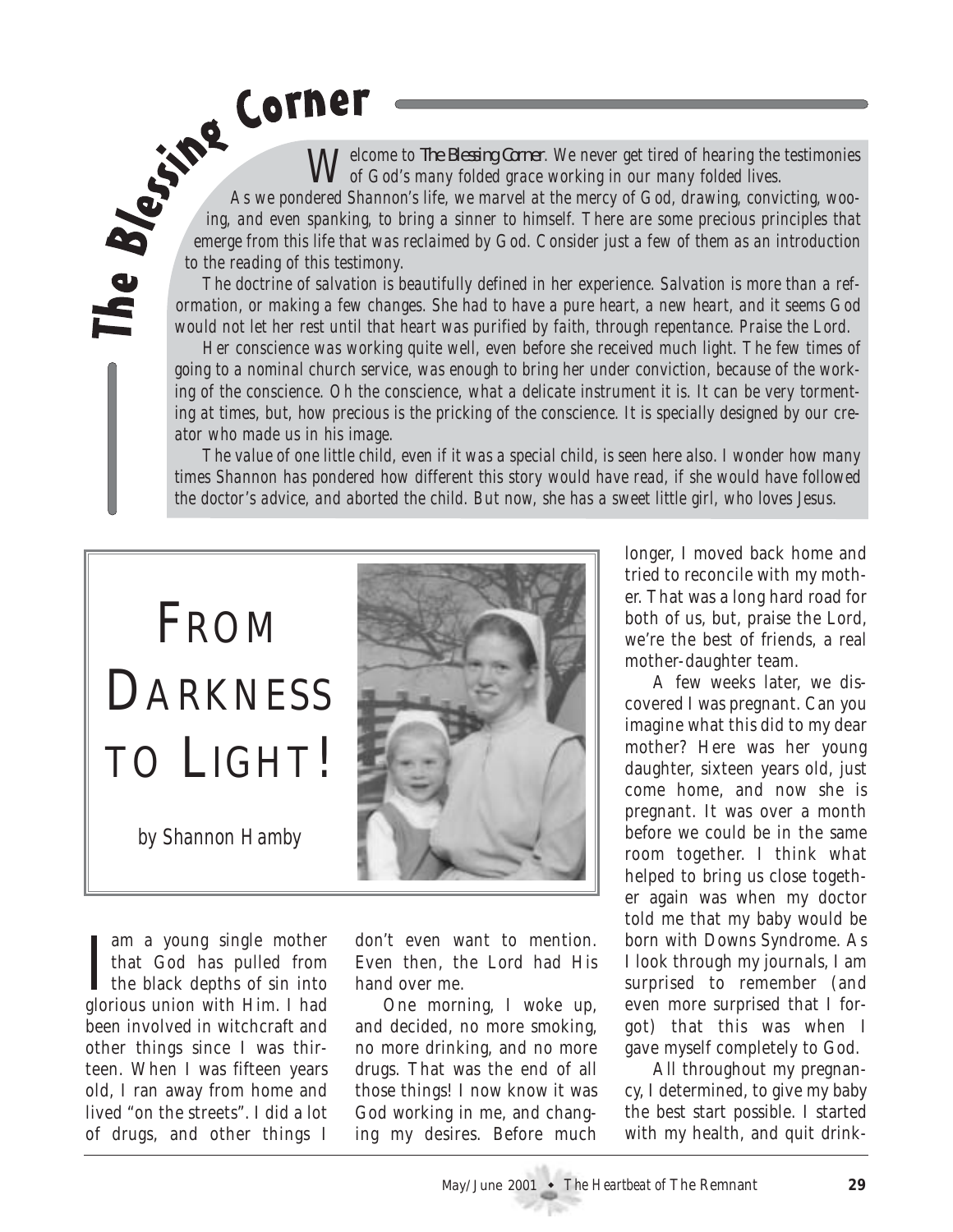ing soft drinks, tea, and quit eating junk food, and was very picky about what went into my body. (Now that reminds me of when Jesus taught that it isn't what goes into your body, but what comes out of your heart that will defile you!), yet, I still didn't feel "clean" and "pure" enough. Both consciously- and unconsciously, that became my desire. I denounced witchcraft and the other things I was involved in spiritually .I was determined to be perfectly "neutral". I cut off from all my peers. I stopped watching television and became strict on what I allowed myself to read, fearing that these things could somehow influence my baby. Remember, I had never received any teaching on any of these subjects .My family very occasionally went to a church service at a Baptist, or Methodist church, and professed to be Christians, but to me there was nothing there. All these things I was doing out of my desire for purity, which I now know to have been God drawing me to Himself.

One day as I was putting away some things I had received for the baby, I was mourning over the news I had received, that the baby would be Downs. In my sadness, I reached over and put a tape into the stereo. I expected the kind of music I had been listening to, which while it was a wonderful improvement over what I had been listening to earlier, it still was not what I would feel free to listen to now (does anyone remember Janis Joplin?). Imagine my surprise when a gospel song poured forth about Jesus. The song was about

the people he had healed and loved, as they were standing at the cross watching Him die. The song went on to say how He still loved them, and had mercy for them. The tape went on to a song about stepping onto the "ship of Zion" and leaving all our troubles and triumphs behind, and being safe with Jesus the captain.

How perfect is God's planning and His timing! By the end of the song, I was on my knees, crying and begging the Lord to help me. He was showing me exactly where I was. After all my striving for purity, still, I was only fit for the pits of hell. I gave myself to Him, body, mind and soul, and begged Him, even thought I was so rotten, to have mercy on me, forgive me, and help me. He accepted. He put His loving arms around me, and overwhelmed me with the most amazing peace. I felt so relieved of burdens that I hadn't even realized I was carrying, and I finally felt that purity I had been longing for! That day, I stopped worrying about my baby, and fully trusted God the way an infant trusts its mother: never dreaming of not trusting!

A few days later, I went to a doctors appointment, that I had made. They gently encouraged me to abort my baby, reminding me what life would be for both of us. After making it clear to them that that was not to be even mentioned again, they wanted to do more conclusive tests. Guess what!!! NO Down's Syndrome evidence! Of course, there was still a possibility of having a DS baby, but it was a smaller chance, according to their tests. I truly did not care either way, it was in God's hands, and He knew best!

I began reading the Bible, and OH!, what exciting treasures I found there! I still remember the first time I read Matthew 7:7, "Ask, and it shall be given you". What incredible joy filled me! And how sobering it was to read John Chapter 15 for the first time, and realize how serious it is! That was over 5 years ago, and many things have changed in my life, but God is still the same and always will be, and I'm so glad. I am still abiding in Him, and enjoying the privilege of serving Him.  $\Box$ 

Dear readers, how is it with you? Have you had a clear conversion? Do you know without a doubt, that you have passed from death unto life? That pure heart that Shannon was longing for was a heart that has been crucified with Christ, and born anew by the power of God. We all must have a clean and a pure heart. This is what salvation is. The song writer said it this way, "amazing grace, 'tis heaven below to feel the blood applied". Let us all examine ourselves as Paul admonishes us to do in II Corinthians.

Shannon is teaching her little girl, Rena Olivia, at home. To help support her family she takes in sewing. If anyone needs to have some sewing done you can call her at (336) 694-5341.

--*The editors*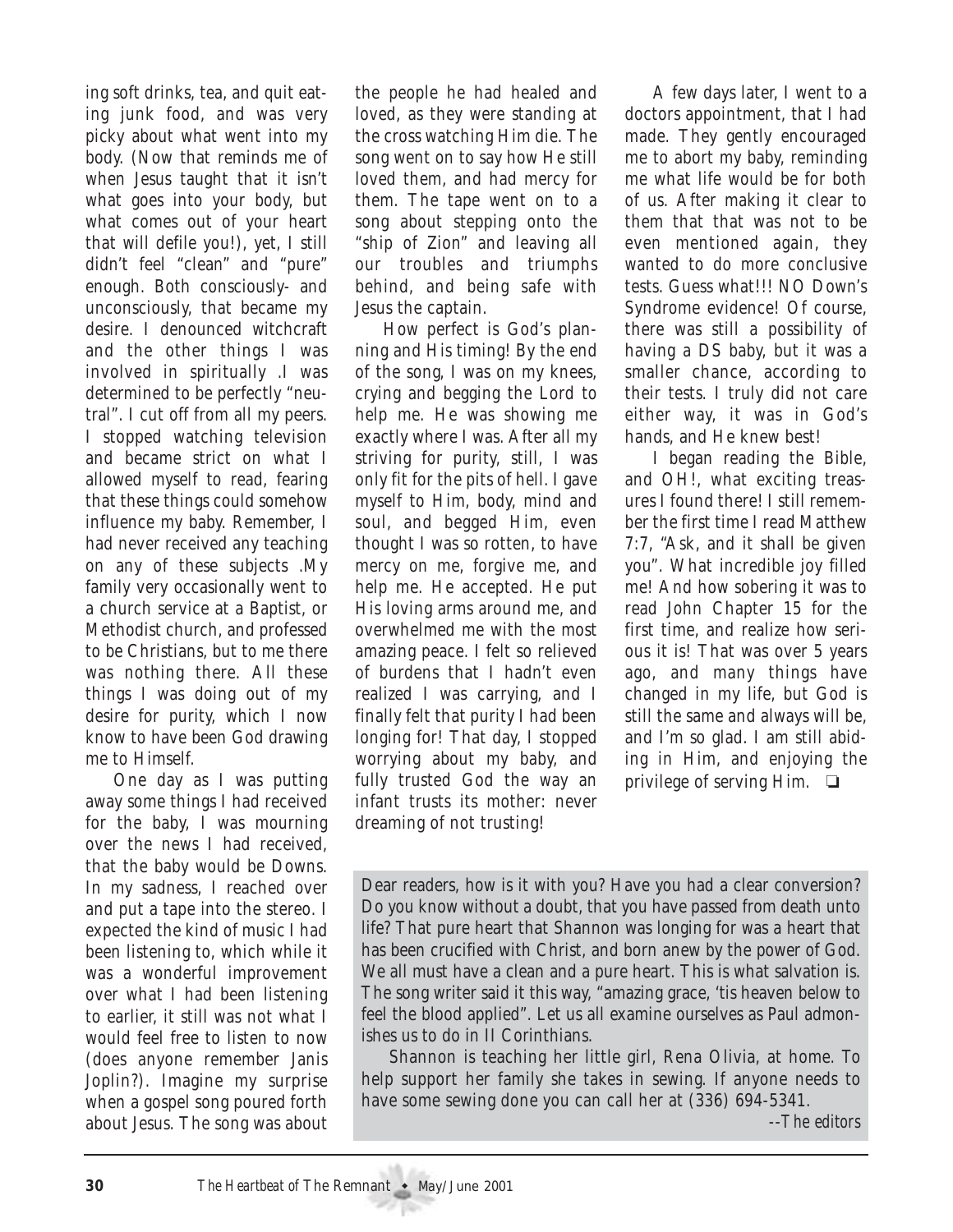



# The Wonderful Privilege of Privilege of Gospel-Spreading Gospel-Spreading

*by Daniel Kenaston*

*I, Paul, am a prisoner of Christ Jesus because of my continued preaching to you Gentiles. As you may already know, God has given me this special ministry of announcing his favor to the Gentiles....God did not reveal this favor to previous generations, but now he has revealed it by his Holy Spirit through the apostles and prophets. And here is the secret plan: The Gentiles have an equal share with the Jews in all the riches inherited by God's children....By God's grace and mighty power, I have been given the wonderful privilege of serving him through spreading this Good News. Just think! Though I didn't deserve it, and though I am inferior to all other Christians, I was chosen for this special joy of telling the Gentiles about the unending treasures available to them in Christ!! Ephesians 3:1-8 (Konkomba-to-English paraphrase)*

*So now you Gentiles are no longer strangers and outsiders. You are citizens along with all of us as God's holy people. You are members of God's family and are built with us, like a house, upon the foundation of the apostles and prophets. And the cornerstone of this spiritual house is Christ Jesus himself. Ephesians 2:19-20 (Konkomba-to-English paraphrase)*

God's own family! I would like to share<br>with you in these lines a little of what God<br>has been speaking to us recently during an autord God's own family! I would like to share with you in these lines a little of what God has been speaking to us recently during an extended study of the book of Ephesians. We have been spending much of our Bible reading time lately focused on repetitively reading this book, as we are studying it along with the other leaders in the Konkomba churches here. I have found that many portions of scripture have come alive in a new way now that I'm reading them in a missionary setting, and the verses above are no exception. Through study of these verses on my own in English and with Matthew (my translator) in the Konkomba Bible, a beautiful truth has unfolded to our view and has inspired us tremendously in our work here. I have taken the liberty to paraphrase the above verses (some of which is the Konkomba bible translated back into English,) in order to make very simple and clear *'The wonderful privilege of gospel-spreading'* in the way that is has captivated us in the last weeks.

In order to help you to see this from the perspective that I have viewed it from, I would like to recount to you a scene which Christy and I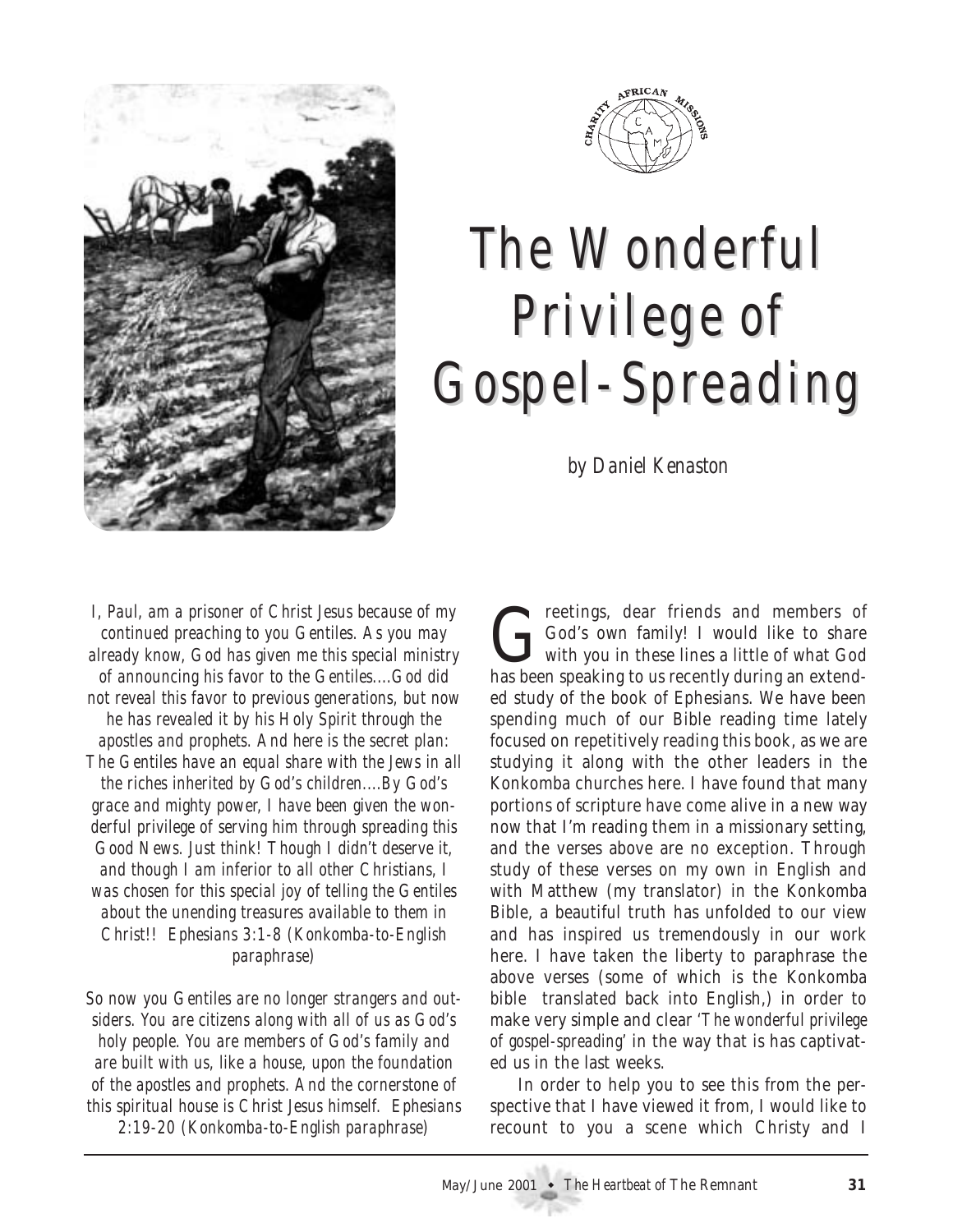observed several times at the American Embassy in Accra, which is the capital city of Ghana. We spent several days there in January working through the paperwork to get a passport, etc. for our little Abigail, and were struck by this sight every time we saw it. God connected this scene with the verses above and has deeply impressed its truth upon our hearts.

# Impressions from an American Embassy

The American Embassy in Accra is not only the location where American citizens go to do their government paperwork, renew passports, etc. It is a little slice of America, and never in my life have I felt the powers of being a citizen like I did there. Upon showing an American passport to the guards posted at the door, we were treated almost like royalty! We were taken around the lines, through the tightly barred doors, and in a matter of 2 minutes were in an air-conditioned office face to face with someone who could answer our questions. I must say that it felt a bit odd to walk by all of the lines of hopeful people, many of which had probably been waiting in the hot sun for hours before I arrived. I felt the longing, almost jealous eyes of others as I was taken to the front of the lines, but I am an American citizen, and that citizenship brings with it certain rights and blessings, though I was a bit uncomfortable accepting them.

The American Embassy is also the place where every Ghanaian who would like to travel or emigrate to the United States comes to make his or her request. Though we may consider it a sad attraction, many people in poorer countries view America with longing, and they would give almost anything to get there, because in their own words, "America is heaven"! We know that American makes a mighty poor heaven, but if you look at it from their perspective and compare it with their daily fight for survival, it surely does seem like a paradise indeed! And so.... every day the embassy is literally flooded with people desiring a visa to travel to the U.S. The embassy becomes the gathering point for the multiplied lifetimes of hopes and dreams of the thousands who throng her doors seeking entrance and a positive answer to their request. It was these masses that we met every time we entered the embassy compound, waiting in long lines for a chance to speak to one of the embassy staff. The majority of them held as their deepest desire only one thing, namely CITIZEN-SHIP! and all of the blessings that come with it. It is the unenviable job of the embassy officials to pick and choose the few out of the many who will be allowed to set foot on American land, and explain to the hundreds who remain why they cannot be included. I found myself pitying both the waiting multitude and the staff who would have to turn them away one by one.

Now, with this in mind, think with me what it would be like if one day, on a whim of benevolence, the American Government told the ambassador to make immediate citizenship available to everyone who was waiting at the embassy at that time. Imagine what a marvelous, joyful assignment that would be!! Oh, the thrill to come down to the waiting crowd and be the one to announce to them the good news that they are also included in the rights and privileges of American citizens! Oh, the joy to take them by the hand and lead them through that door that they had looked at with such longing, marked 'citizens only', to go through it and into the experience of being a fellow-citizen of the United States! Would it be a chore? No, indeed! It would be considered an honor and I can imagine the officials fighting over who should get the opportunity after so many days of telling people 'no'.

# Honored Ambassadors Honored Ambassadors of the Open Door in Jesus in Jesus

Well, my dear fellow believers, we have been given just that job, only it is made even grander by the wonderful kingdom into which we have been given the chance to welcome anyone and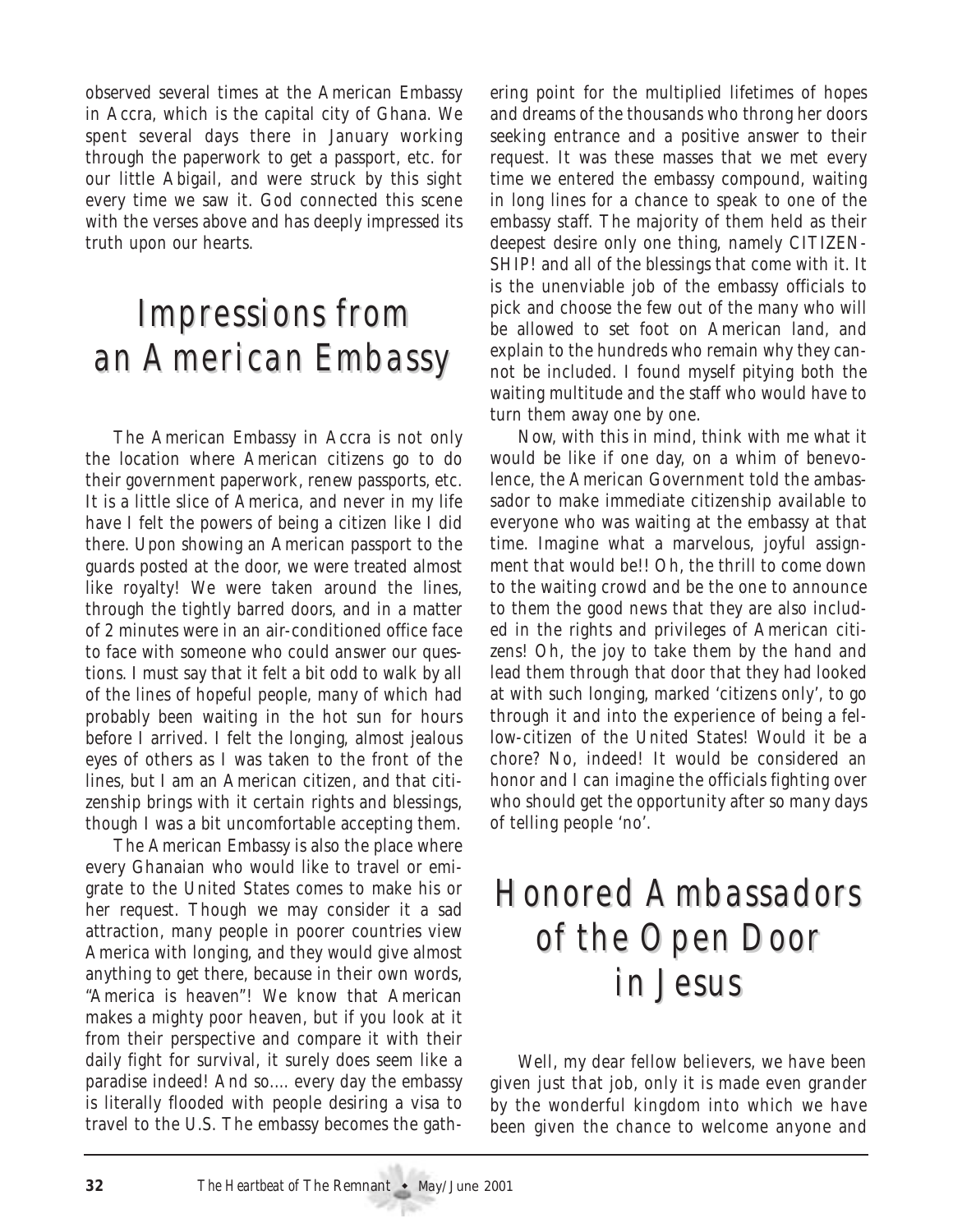everyone who is willing! Do you see it? There are many ways of viewing what it means to become a Christian, but one possibility focuses on the aspect of taking up a citizenship in God's family, and it is clear that this is Paul's focus as he writes to his Gentile audience. Then, couple that with the role we Christians have been given as ambassadors from God's kingdom to the world, and you have exactly the scenario that I described above! We have been given the 'special joy', as Paul calls it, of announcing to the world the fact that there is room in the citizenship of God's kingdom for them!

This extremely positive outlook on our responsibility to share Christ's life-changing message with the world has been very stimulating for me to ponder over. It is obvious that Paul saw himself as a blessed man to be the one to herald the message that the gentiles are also included in Christ's sacrifice and the forgiveness that it purchased. Just look back to the words he uses to describe his 'duty'. The fulfillment of this responsibility, I beg you to remember, had already sent him to prison and would eventually cost him his life! But hear his words: *'special ministry, wonderful privilege, special joy'*. This was how he viewed his life work.

What a challenge this has been to my own heart! I must confess that it has convicted me, showing me how far below this wonderful example my own outlook is at times. Sometimes amid the daily difficulties of ministering in a foreign land and feeling with our souls the ups and downs of the conflict that is being fought over the souls of our area, our attitude is more one of being a soldier and doing what we know is our God-given duty to do. It is true that it's better to 'soldier on' than to give up, but our desire is to so fully understand our ministry and its possible impact on living souls that we truly and always see our work here as a ministry given to us by God as a special favor! At times it is a duty, but it is only a duty when we do not grasp the honor that it is! Focusing on the wonderful message that we carry to the Konkombas has been a refreshing balm to our spirits which sometimes grow weary of the deeplyentrenched wickedness all around us. We truly are spreading the Gospel, which means Good News!

My hope is that maybe these thoughts will serve as a source of inspiration to some of you who are currently inactive as envoys of God's great kingdom. It may be that you have lost sight of your own wonderful position as a member of God's family, or possibly you are weary of doing your duty without seeing immediate fruit. My dear brothers and sisters, let's lift our eyes first of all to the wonderful place we have as former outcasts now included as citizens with full rights in the heavenly kingdom! *"Born of the spirit with life from above, into God's family divine; Justified fully through Calvary's love, Oh, what a standing is mine"!* Then, with our hearts full of praise and awe at what we have received, let us go out as the love slaves of this our dear master, to carry with excitement the message that the door of salvation and sonship is open to all.

# **Urgently Needed: Willing Ambassadors**

If you will allow me, I feel I must also try to transfer a portion of the burden that these verses have reconfirmed in my heart before I leave you for this month. As I have stated before, my heart pulsed with joy at the thought of the privilege that Paul had, namely, to be the one to announce to a group of people that they are included in God's plan of redemption and can also be equal partakers at the table of blessings available in Christ. But my mind quickly continued its path to the fact that though the Apostle of the Gentiles began his work almost 2000 years ago, that message of inclusion in God's redemptive plan has yet to reach many thousands of anxious human souls. To put it into the terminology we have been using here, the lines outside of God's Embassy are still long, and filled with many hungry souls who wonder if maybe there would be room in God's Kingdom for them. There are also thousands of towns and villages where the multitudes still wander in a confused mass toward hell, '*without God and without hope'!* In many lands, the majority still spend their lives groping for some glimmer of hope, some assurance of having appeased the gods and thereby securing a positive reception into the next life.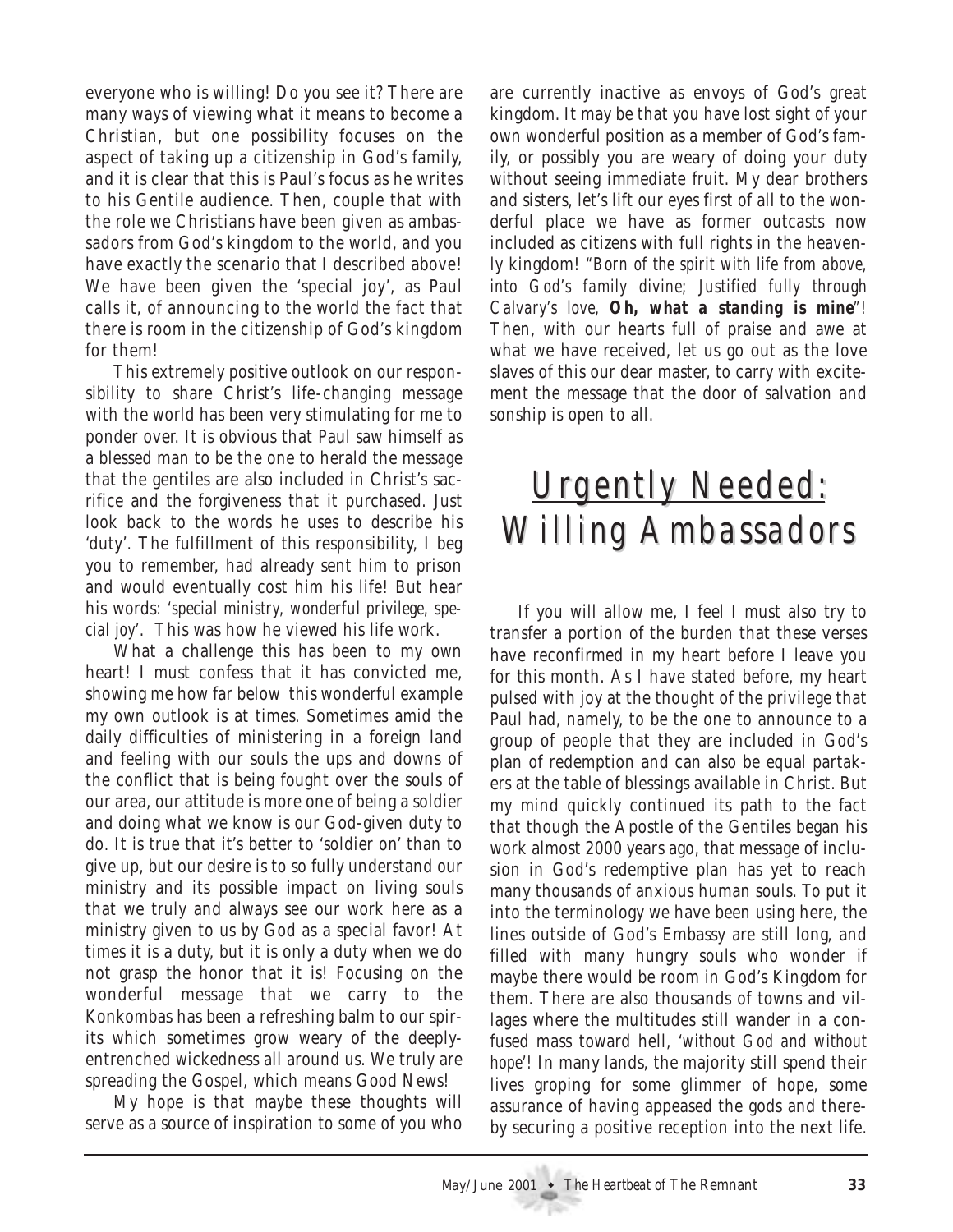Oh, the misery and darkness of a Christless existence! Oh, the fear of an unknown future!

But my dear fellow Christians, all this while the door of mercy is still open wide, and while Christ's blood still atones for sin! These people are included in the new covenant of mercy purchased by Christ's blood, but because they don't know it, they live their lives under the old curse of sin. Do we not have, fellow redeemed ones, a sacred, honored duty to fulfil? Should not these, for whom the way was opened to freedom and full citizenship by the same blood that purchased us, be informed of this marvelous gift, so that they at least have a chance to accept or reject it? Dear friends, let us hasten the gospel message on its way, so that it can complete its path to every ear and heart on earth, for when it does, and only when it does, will we have completed the mandate given to us in Matthew 28. Let us pick up our special privilege as communicators of God's blessing, and in whatever role we fill, do our part to ensure that the wonderful message that Jesus still saves arrives at earth's remotest bounds.

I recognize that these lines did little in the way of updating you on the work here, but I trust that this insight into some of what God has been teaching us over the last weeks will encourage your hearts and will challenge you as it has us. We remain firmly committed to doing our part here to see that the Konkomba tribe becomes fully aware of all that is available in Christ, and know that they are included in its provisions. A deeply felt thank you to each one of you who continue to support the work of God in this part of the world. May your gift of time, prayer, or money be a seed that will bear fruit in the future. We know that many of you are deeply committed to this work along with us and we really appreciate your bearing this burden with us in a variety of ways. May God bless and strengthen you!

*Undeserving yet privileged to serve, Daniel, Christy, and Abigail Kenaston*

 $\Box$ 



**Daniel Kenaston and Matthew (the translator/language teacher), prepared for gospel-spreading!**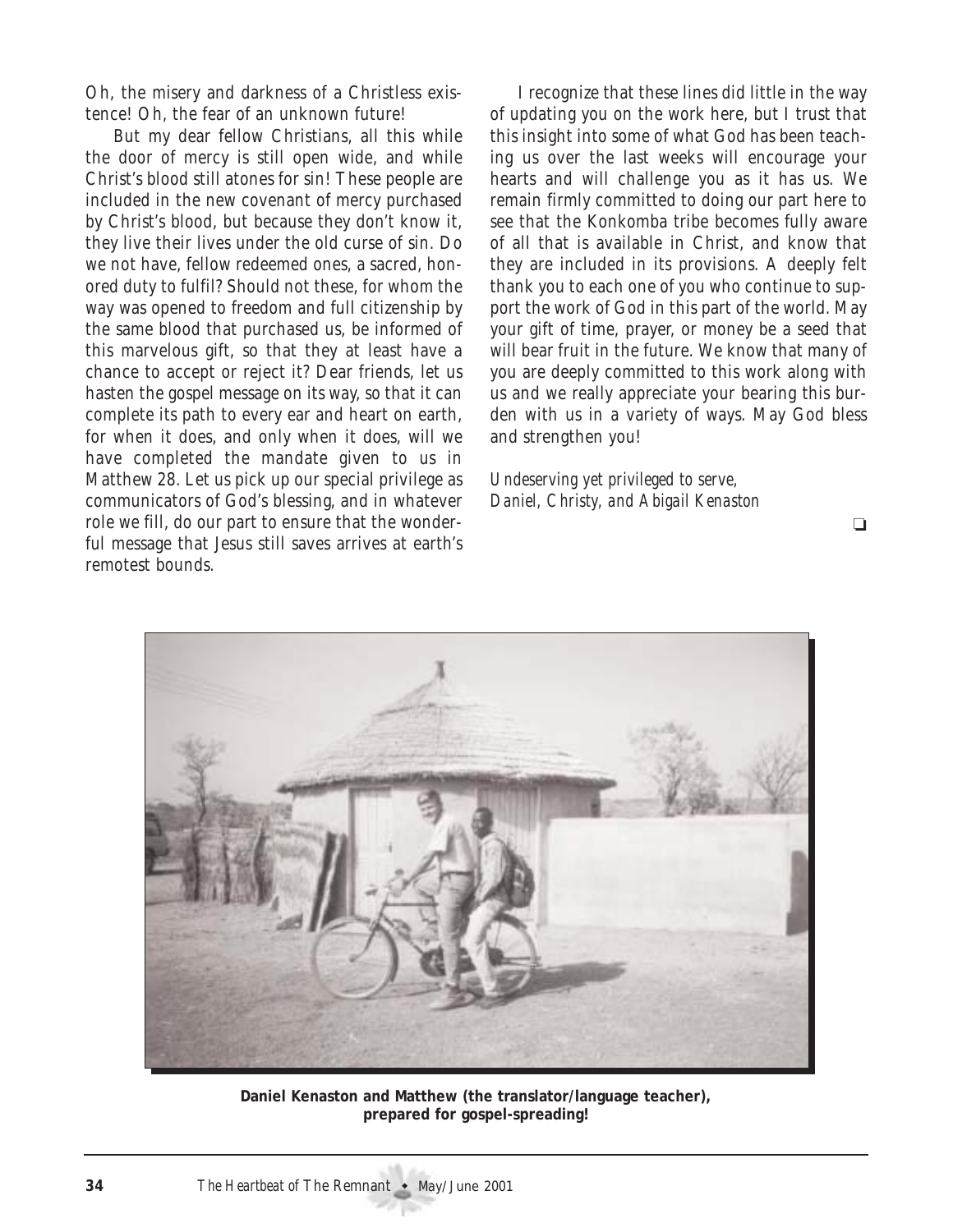

# *Precious Letters from Our Readers*



ification, inspiration, and bure<br>plessings on to the others who<br>ys.<br>evotions that you can pass on<br>*ner* where you found God's ble<br>d to the edification of all.<br>iined by one of the exercises sunsel about *The Remnant*, or al Te thank God for the many letters of counsel and encouragement we have been receiving. It is the only way we can evaluate our progress. Keep them coming. Our desire is to foster a free flow of edification, inspiration, and burden; from us to you, and you to us. That way we can pass some of the blessings on to the others who are reading. We would love to hear from you in any of the following ways.

- ➠ A meaningful lesson in family devotions that you can pass on to other fathers.
- **EXECUTE:** A testimony for *The Blessing Corner* where you found God's blessing in some area of obedience.
- ➠ A question that can be answered to the edification of all.
- ➠ An area of spiritual growth, obtained by one of the exercises suggested in the magazine.
- ➠ A word of encouragement or counsel about *The Remnant*, or any section of it.

Dear Remnant,

Just finished reading and enjoying the Jan./Feb. issue. Here is a challenge for you or perhaps someone who reads the Remnant. Your ministry has reached so many, even across the ocean now and it is truly a blessing. Yet there is a mission field whose fields are white unto harvest and is largely left to itself by the "church." That field is the divorced. There are thousands of them. Who will tell them the truth? The Africans need the truth of the gospel of Christ, yes, but the American divorced need the truth of remarriage after divorce as well.

#### *A Reader*

✿ ❀ ❁ ✿ ❀ ❁

#### Dear Editors,

Thank you so much for the revised, version of the Remnant. Our whole family has greatly been enjoying it from cover to cover.

The Home Histories are such an inspiration and enhance our vision for a godly home, to the glory of God. And oh, the articles for the sisters, my Father knew just the perfect time to send them my way. How loudly they spoke and how effectively they wrought spiritual victory in my ever-so-weak flesh. Blessed by the God of heaven, for His word is sharper than a twoedged sword.

Do continue to toil on in making the publication an inspiration and a glory to God. May the Lord fill you with all wisdom, knowledge, and understanding in the grace, truth, and power of Jesus Christ our blessed Redeemer.

*A Sister*

✿ ❀ ❁ ✿ ❀ ❁

Dear Remnant,

I've been wanting to write and tell you what a blessing your magazine has been, I've absolutely loved the covers they are so inspiring I've wanted to frame them, yet I don't want to destroy the magazine in order to do that. I keep referring back to the different articles that have blessed me so. I love the home-histories, the sharpened words, book reviews, blessing corner, the articles that have been condensed from messages—well, I just love everything! The photo on the first one entitled "The Way of the Cross," I find myself so drawn to that picture – I would especially love to have a print of it to hang in my living room. My thought every time I see it is, "I want to follow Jesus."

*Delight Sporre Blackduck, MN*